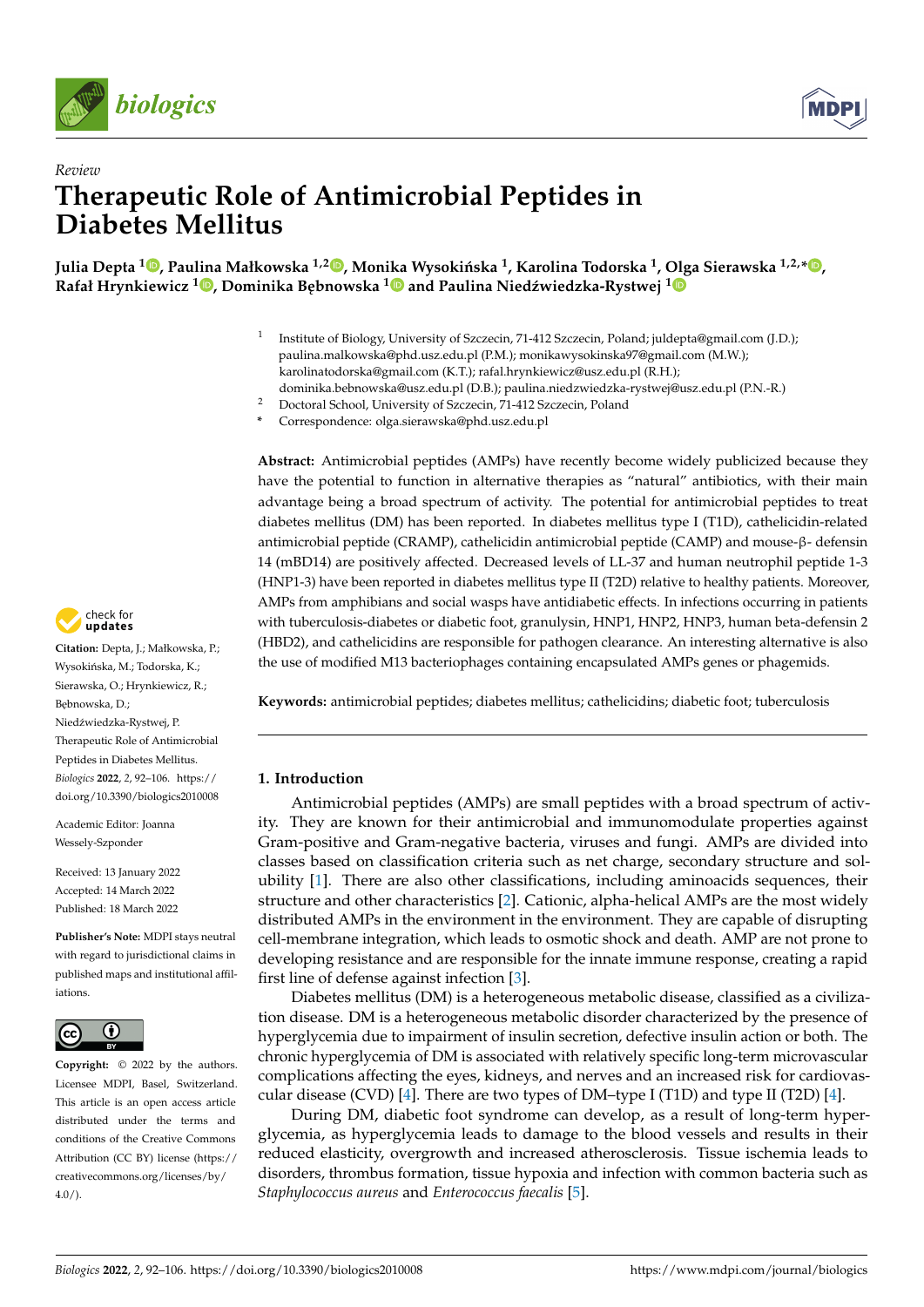Tuberculosis (TB) is caused by the bacteria–*Mycobacterium tuberculosis* (MTB), and 25% of the diabetic population is infected [\[6\]](#page-10-5). Mostly it attacks the lungs; other organs are usually targeted by zoonotic bacteria–for example, *Mycobacterium bovis*. Patients infected with MTB can develop active disease, resistance to disease, clearance of infection or latent infection without syndromes [\[6\]](#page-10-5). Patients with TB and DM co-morbidity often develop cavitary lung lesions and have four-fold chances of relapse, which is associated with increased mortality [\[7\]](#page-10-6). Increased multi-drug and extensive drug resistance has been observed in both DM and non-DM TB patients. This means that new forms of treatment are needed [\[8\]](#page-11-0). In this work, we investigated the possibilities of using AMPs in people with DM and coexisting diseases. We consulted PubMed and Google Scholar using the core search words 'AMP', 'AMP diabetes', 'diabetic foot infection', 'AMP characteristic', 'AMP wound healing', 'AMP tuberculosis', 'tuberculosis diabetes'.

#### **2. AMPs Characteristics**

AMPs were discovered in 1939 by Dubos [\[9\]](#page-11-1), who isolated an antimicrobial compound from a soil strain of *Bacillus* that protected mice from pneumococcal infection. A year later, it was named gramicidin [\[10\]](#page-11-2). The first AMP of animal origin is defensin. In 1956, it was isolated from rabbit leukocytes [\[11\]](#page-11-3). In the following years, bombinin was also discovered in the epithelium [\[12\]](#page-11-4), lactoferrin in cow's milk [\[13\]](#page-11-5), and AMP in the lysosomes of human leukocytes [\[14\]](#page-11-6). To date, 5000 AMPs have been discovered and synthesized. They play an important role in fighting infection before any symptoms appear, so naturally, in animals, AMPs are found in tissues and organs that are most vulnerable to infection [\[15\]](#page-11-7).

AMPs are produced by various cell types, including gastrointestinal and genitourinary epithelial cells [\[16\]](#page-11-8), phagocytes [\[17\]](#page-11-9), lymphocytes [\[18\]](#page-11-10) or hemocytes [\[19\]](#page-11-11). They can be produced continuously or induced by infectious or inflammatory stimuli such as proinflammatory cytokines, bacteria, or bacterial particles (e.g., lipopolysaccharides) [\[20\]](#page-11-12). Some AMPs, such as 18-kDa cationic antimicrobial protein (CAP18), 35-kDa cationic antimicrobial protein (CAP35), and a lactoferrin derivative, may contribute to reducing the inflammatory response by inhibiting lipopolysaccharide (LPS)-induced cytokine release [\[21–](#page-11-13)[23\]](#page-11-14).

In mammals, we can observe two classes of AMPs: cathelicidins and defensins [\[24\]](#page-11-15). Cathelicidins have different peptide lengths, protein structures, and a highly conserved cathelicidin domain [\[25\]](#page-11-16). The only cathelicidin found in humans is LL-37. It has been shown to neutralize LPS, inhibit macrophage pyroptosis, enhance the release of neutrophil extracellular traps (NETs), and stimulate neutrophils to release antimicrobial microvesicles (ectosomes) [\[26\]](#page-11-17). Another class of AMPs found in humans, the defensins, are divided into two subgroups: α-defensins and β-defensins [\[27](#page-11-18)[,28\]](#page-11-19). Vertebrate defensins are synthesized as prepeptides that require proteolytic processing to their active peptide forms. Although the bactericidal activity of defensins is low, high concentrations of  $\alpha$ -defensins in phagocytic cell granules and intestinal crypts are sufficient to combat pathogens [\[20\]](#page-11-12).

Most antimicrobial polypeptides can be divided into five subgroups based on their amino acid sequences: (I)  $\alpha$ -helix, (II)  $\beta$ -sheet, (III) anionic, (IV) extended cationic and (V) the last subgroup is the fragments from antimicrobial proteins [\[24\]](#page-11-15). The cationic  $\alpha$ helical peptides are the best known and most common AMPs. The distance between two adjacent amino acids in this group is about 0.15 nm [\[29\]](#page-11-20). α-helices are amphiphilic peptide molecules; that is, they contain hydrophobic and hydrophilic halves [\[30\]](#page-11-21). This subgroup includes small peptides less than 40 amino acids in length with a net charge of +2 to +9. They predominantly have an amidated C-terminus [\[31\]](#page-11-22). The best-studied representatives of this group are protegrin, magainin, cyclic indolicin and coiled indolicin [\[31\]](#page-11-22). The second most common structure is β-sheet, which consist of at least two β-strands linked by disulfide bonds [\[32\]](#page-11-23). They contain two to eight cysteine residues. β-sheet AMPs are composed mainly of defensins [\[33\]](#page-11-24). The third subgroup is anionic AMPs with a net charge of −1 to −8. They contain from 5 to 70 amino acid residues [\[34\]](#page-11-25). This group includes mainly peptide fragments after proteolysis and less numerous small molecules encoded by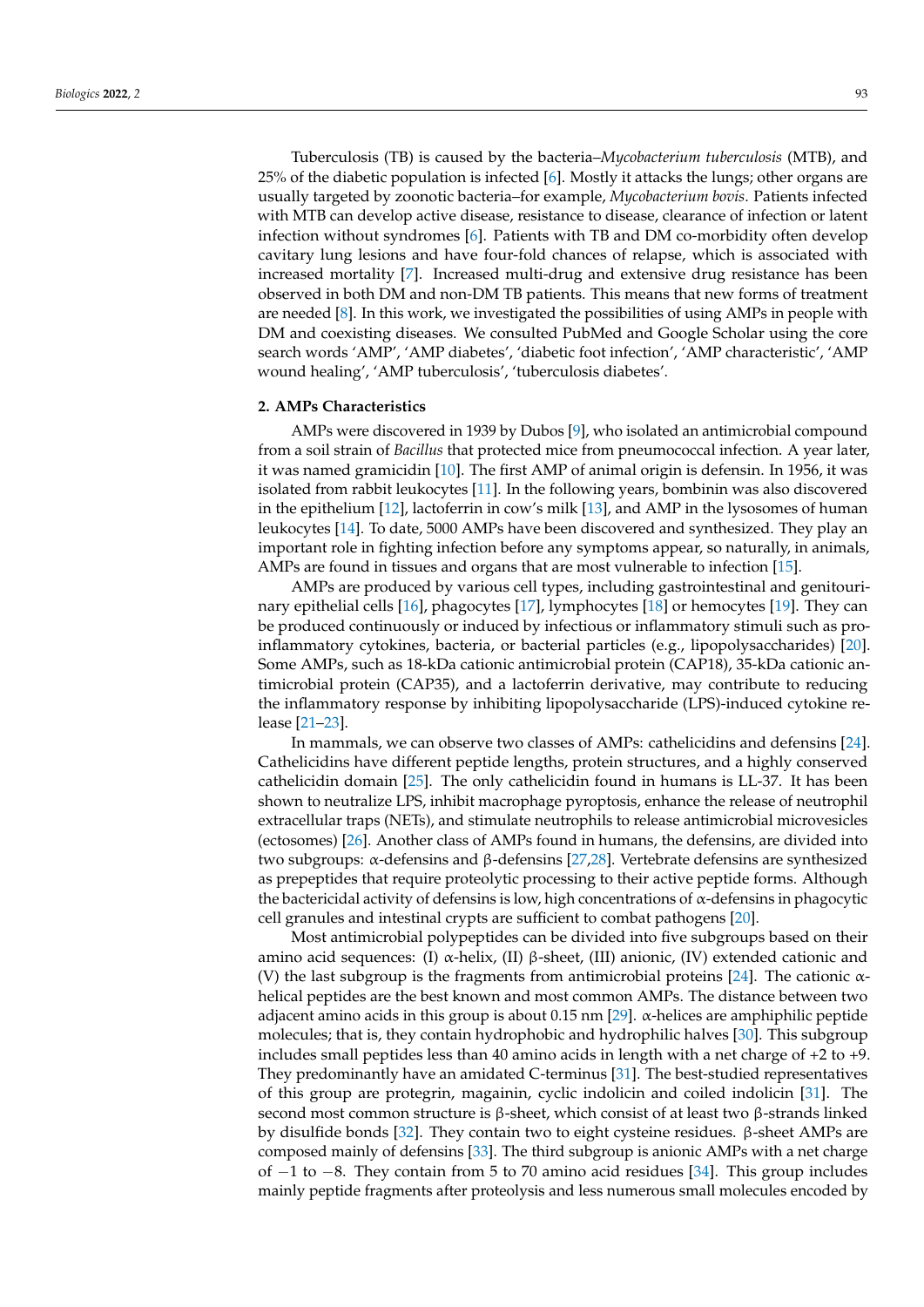genes. They interact with microorganisms by forming salt bridges using metal ions and negatively charged components of the microbial cell membrane [\[35\]](#page-11-26). The fourth subgroup, extended cationic AMPs, are linear without cysteine residues and contain specific amino acids (arginine, proline, tryptophan, glycine, histidine) [\[36\]](#page-11-27). Their structures are stabilized only by hydrogen bonds and van der Waals force of interaction with membrane lipids [\[24\]](#page-11-15). The last subgroup are fragments of some naturally occurring antimicrobial proteins that have bactericidal activity. A representative of this group is the helix-loop-helix (HLH) peptide found in human lysozyme, which has bactericidal activity against Gram-positive and Gram-negative bacteria and the fungus *Candida albicans* [\[24\]](#page-11-15).

A key attribute of AMPs is that their target is directed at the LPS layer of the microbial cell membrane. Eukaryotic cells, due to their high cholesterol and low anionic charge, are off target for most AMPs [\[20\]](#page-11-12). Due to their positive charge, AMPs react with negatively charged cell membranes through electrostatic interactions [\[30\]](#page-11-21). Another feature of AMPs is their ability to kill within seconds of initial contact with the cell membrane [\[37\]](#page-12-0).

## *2.1. AMPs Modifications*

Some AMPs must be post-translationally modified to perform their functions or to improve their stability, activity and desirability. The variety of structural scaffolds of physical AMPs may enable them to recognize different cellular targets such as cell walls, membrane proteins and nucleic acids [\[38\]](#page-12-1). AMP activity is affected by many factors such as peptide length, net charge, hydrophobicity, and secondary structure [\[24\]](#page-11-15).

# 2.1.1. Modification by Covalent Bonds

Disulfide bonds are an important component of many different AMPs. It has been shown that covalent modifications can significantly affect the structure and function of AMPs [\[38\]](#page-12-1). For example, adding a disulfide bond to CP-11 does not affect antimicrobial activity, but increases the stability of the structures [\[39\]](#page-12-2). In contrast, removing the disulfide bond in protegrin results in a lack of activity against HSV [\[40\]](#page-12-3).

# 2.1.2. Modification by Changing the Amino Acid Content

Amino acid modification is the best-studied method for altering AMP function. This method is based on the physiological characteristics of specific amino acids that affect the spectrum of peptide action. The ability of AMPs to penetrate microbial cell membranes is affected by proline. For example, increasing the proline content of CP26 decreases this ability against *Escherichia coli* [\[41\]](#page-12-4). In contrast, amino acids such as asparagine and glutamine affect the cytotoxic properties of AMP. Their removal from LL37 and the addition of arginine results in reduced cytotoxic effects on eukaryotic cells [\[42\]](#page-12-5).

## 2.1.3. Modification by Amidation

Modification by amidation involves the addition of chemical amide groups at the end of peptides. For example, the amidation of PMAP-23 changes its orientation inside the cell membrane to perpendicular, which results in faster interaction with the cell membrane of Gram-positive bacteria and deeper insertion into the inner membrane [\[43\]](#page-12-6). This effect is not universal because not all amidated peptides show increased activity after amidation. For example, replacing the amide group at the C-terminal with a free acid may contribute to greater stability of the derivative, as in the case of Api88 [\[44\]](#page-12-7).

# 2.1.4. Modification by Combining Two AMPs

It has been shown that modification by the combination of two AMPs can cause increased antimicrobial activity. For example, the interaction between polymyxin B (PMB) and gramicidin S (GS) resulted in more effective activity against biofilms of *Pseudomonas aeruginosa* strain PAO1. It is supposed that PMB reacts with LPS of Gram-negative bacteria and facilitates the translocation of GS across the bacterial cell membrane. This mechanism results in increased bactericidal activity against biofilm-forming cells [\[45\]](#page-12-8). However, there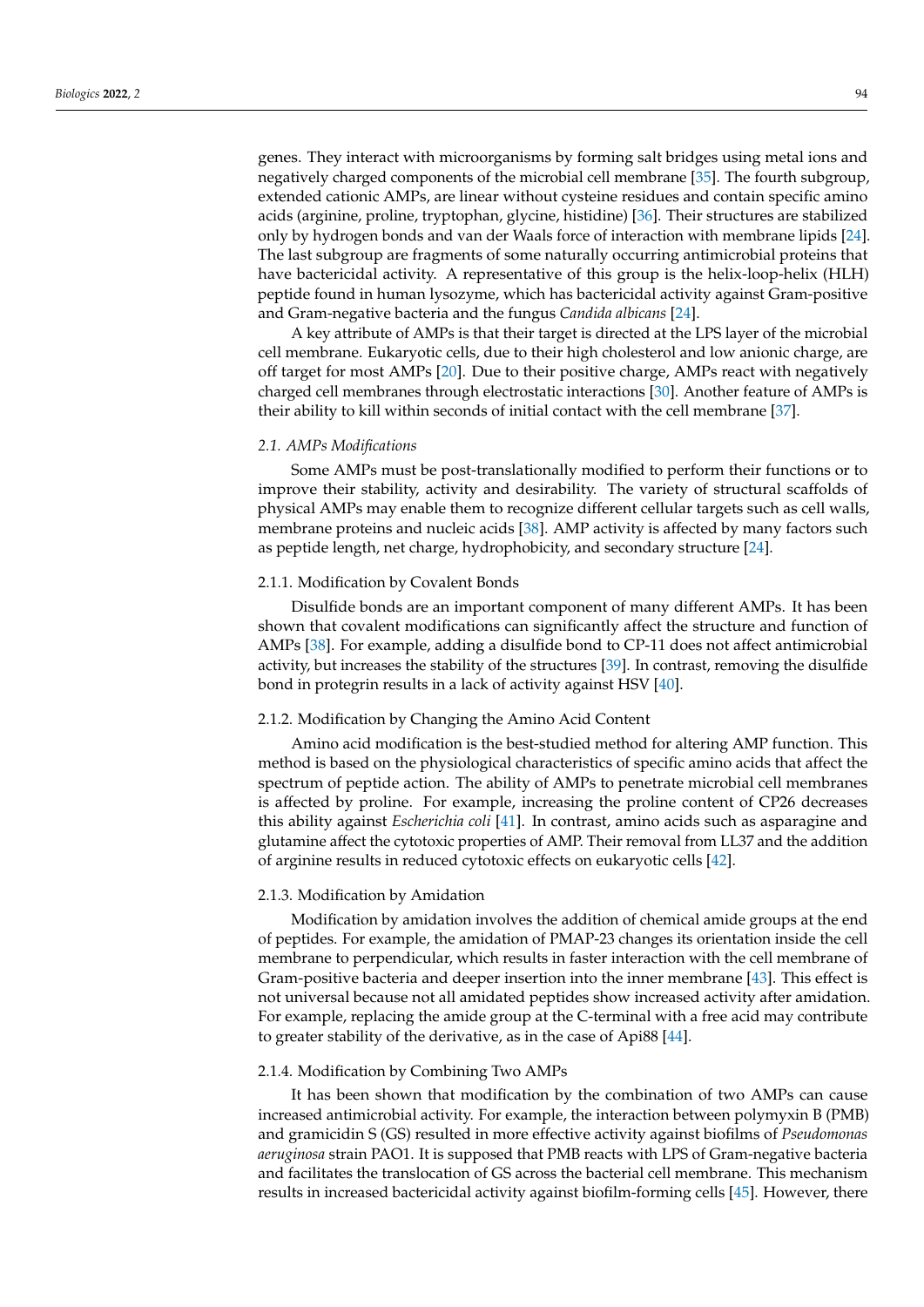is no information available on the effect of combining two AMPs on toxicity to the host. Therefore, synthesizing AMPs from key residues derived from two to three peptides with different mechanisms of action seems to be a promising prospect. For example, the synthesized H4 peptide formed from the combination of two single  $\alpha$ -helical fragments, BMAP-27 and OP-145, showed a broad spectrum of action and low toxicity [\[46\]](#page-12-9). Another synthesized peptide being a hybrid of cecropin-A, melittin and LL-37, exhibited increased antibacterial activity against Gram-positive and Gram-negative bacteria and decreased hemolytic activity [\[47\]](#page-12-10).

# **3. Role of AMPs in T1D**

T1D is a chronic, autoimmune disease caused by the damage of insulin-producing β- cells in pancreatic islets [\[48–](#page-12-11)[50\]](#page-12-12). The lack of properly functioning β-cells leads to a decrease in the amount of produced insulin, which disrupts the proper functioning of the gastrointestinal tract. Gastrointestinal complications of T1D include gastroparesis, intestinal enteropathy, and nonalcoholic steatohepatitis. They are most commonly caused by abnormal gastrointestinal motility, which is a consequence of diabetic autonomic neuropathy involving the gastrointestinal tract [\[51\]](#page-12-13). Treatment of patients with T1D includes lifelong exogenous insulin doses [\[49\]](#page-12-14). In T1D, β-cells are destroyed when T cells recognize autoantigens such as proinsulin, islet-specific glucose-6-phosphatase catalytic subunit-related protein (IGRP), glutamic acid decarboxylase (GAD) and islet cell antigen 69 (ICA69) [\[50\]](#page-12-12). However, β-cells located in the pancreas have more than one function. In addition to producing insulin, they are also responsible for the production of cathelicidin-related antimicrobial peptide (CRAMP) [\[48](#page-12-11)[,49](#page-12-14)[,52\]](#page-12-15). This implies that patients who are suffering from T1D also have reduced amounts of this AMP compared with healthy people [\[49,](#page-12-14)[52\]](#page-12-15). A 2015 study found that the production of CRAMP in non-obese diabetic (NOD) mice is defective and administration of CRAMP to pre-diabetic rodents induces the regulation of immune cells in diabetic islets, thereby reducing the incidence of autoimmune diabetes. In addition, it was established that the production of CRAMP is regulated by short-chain fatty acids derived from gut microbiota [\[52\]](#page-12-15).

Cathelicidin antimicrobial peptide (CAMP), the human CRAMP homolog, also plays an important role in susceptibility to T1D. CAMP is expressed in B cells, where it stimulates several islet pathways such as glucose sensing and hormone secretion. A 2015 study on diabetes-prone BBdp rats found that CAMP has a positive effect on the functioning and regeneration of pancreatic islets. Additionally, it has been shown that CAMP can act as both an autocrine and a paracrine factor stimulating the secretion of both insulin and glucagon and thus can act as a regulator of intra-island communication [\[53\]](#page-12-16).

Another AMP that can affect T1D is mBD14 is mouse-β- defensin 14 (mBD14), an AMP whose expression is induced by innate lymphatic cells in the pancreas. Mouseβ-defensin 14 stimulates Toll-like receptor 2, interleukin-4 secreting β cells, that induce regulatory macrophages, which induce protective regulatory T cells. According to a 2018 study conducted on mice suffering from NOD, it was found that treatment with mBD14 prevents autoimmune diabetes [\[49](#page-12-14)[,54\]](#page-12-17).

# **4. Role of AMPs in T2D**

T2D is a metabolic disease characterized by elevated blood glucose levels. It is accompanied by phenomena such as insulin resistance, β-cell dysfunction, and increased glucose secretion by the liver. One treatment for T2D is pharmacological manipulation of the AMP-activated protein kinase (AMPK) activation pathway, which results in increased cellular sensitivity to insulin [\[55\]](#page-12-18). This information suggests that AMPs may be involved significantly in both the development and treatment of the disease. A study by Zainab and co-workers [\[56\]](#page-12-19) showed that patients with T2D had significantly lower levels of LL-37 and HNP 1-3 (neutrophil antimicrobial peptides) compared to patients without T2D. Although there are few studies on the role of AMPs in the development of T2D, the prospects for using these peptides to treat the disease look promising. An informatics review and analysis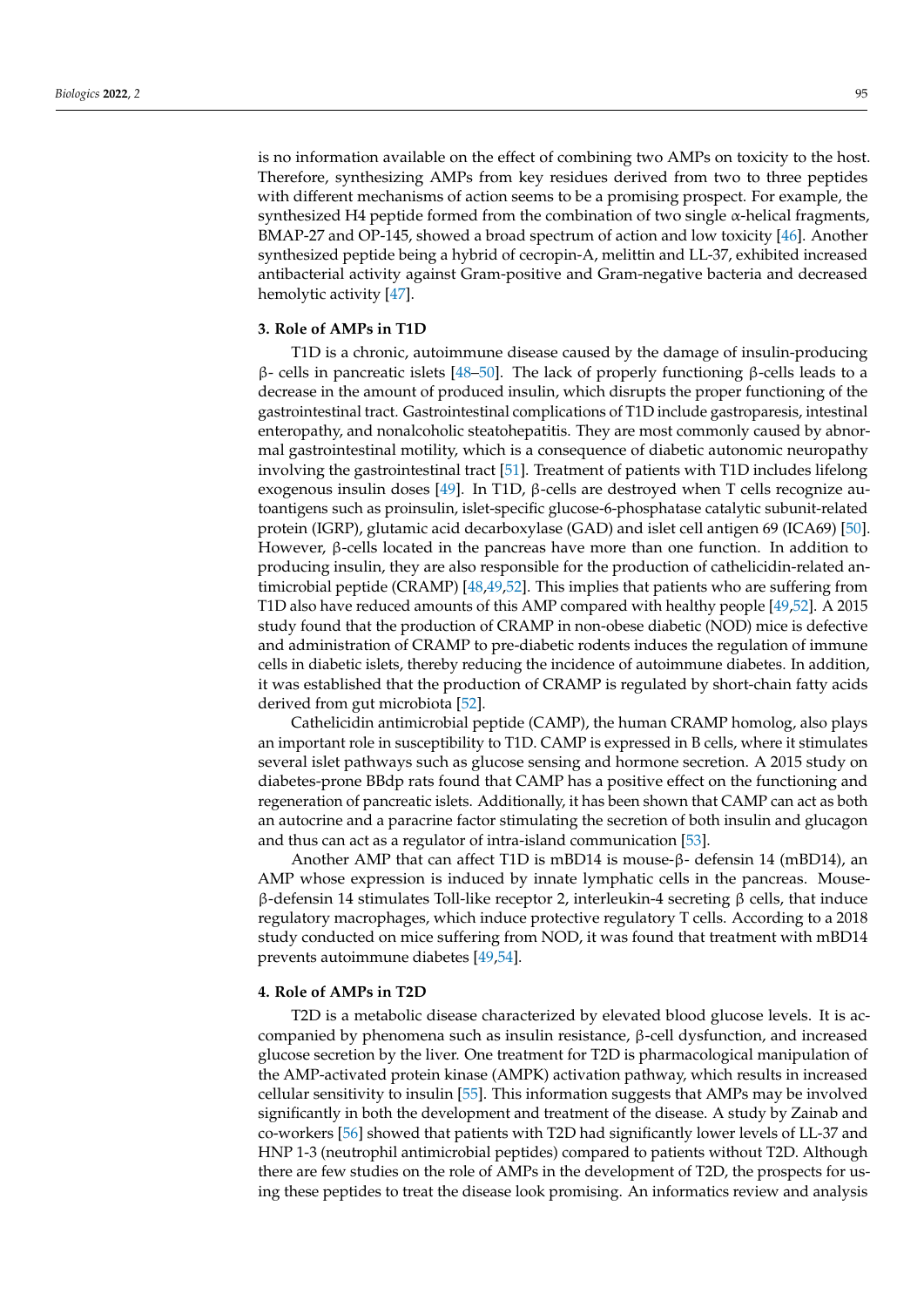by Soltaninejad et al. [\[57\]](#page-12-20) identified 45 AMPs isolated from amphibians and two from social wasp *Agelaia pallipes* that have antidiabetic activity. However, to date, there are only a few studies in animal models that have looked at the antidiabetic effect of these peptides [\[58](#page-12-21)[,59\]](#page-12-22). Nevertheless, these studies showed that the tested peptides exhibited antidiabetic effects at low concentrations and were not toxic to cells. This direction of research gives high hopes for finding effective complementary drugs for T2D. However, further work should focus not only on the antidiabetic effect itself but also on increasing AMPs activity which was low during in vivo studies [\[57\]](#page-12-20).

# **5. Role of AMPs in Diabetic Foot Infection (DFI)**

As the incidence of DM increases, the risk of developing chronic complications of this disease increases. One of the serious consequences of persistent hyperglycemia is the development of diabetic neuropathy. The risk of developing peripheral neuropathy increases by 10–15% for every 1% increase in glycosylated hemoglobin. Typical symptoms of worsening diabetic neuropathy in the feet are burning, pain and an abnormal feeling of cold and heat [\[60\]](#page-12-23). As a result of the damage to the sensory nerve fibers, the perception of pain disappears, so minor and larger cuts do not cause any discomfort and may go unnoticed by the patient for a long time. Injuries occur more easily because motor neuropathy leads to a change in the shape of the foot, causing patients' shoes to no longer fit. Patients often do not notice this because they do not feel the discomfort associated with wearing poorly fitted shoes [\[61\]](#page-12-24). In a study by Kumoniewski et al. [\[5\]](#page-10-4), 66% of patients admitted to the hospital with severe purulent necrotic lesions reported that they initially had minimal epidermal abrasion. These were mainly around the metatarsophalangeal joint of the toe and were caused by cuts, stepping on sharp objects or from cutting a nail too deeply. A delay in admitting to hospitals increases the advancement of necrotic and purulent lesions. The accompanying neuropathy, atherosclerosis of the arteries of the lower extremities, arterial hypertension, hypercholesterolemia and increased sensitivity of the foot skin to damage may lead to the development of diabetic foot syndrome (DFS) [\[60\]](#page-12-23).

DFS includes ulceration (damage to the skin and/or tissue) below the ankle and infections in the soft tissue or bone. The rupture of the skin allows for the colonization of the subcutaneous tissue by microorganisms, which in many cases results in infection and consequently antibacterial treatment and even surgical treatment [\[62\]](#page-12-25). Ischemia caused by atherosclerotic lesions in the arteries of the lower extremities is the primary factor that increases the risk of DFS with concomitant neuropathy. As a result of chronic limb ischemia, wounds take longer to heal, and drugs do not reach infected areas, so antibiotic therapy is ineffective. Due to the symptoms of ischemia, DFS is categorized into neuropathic, ischemic and neuropathic-ischemic forms. The reduction in immunity or immune disorders in patients is also mentioned as a factor of DFS. In ulcers, gangrene and necrosis may occur as a result of the rapidly progressing infection. Commonly used antibiotics penetrate very poorly into ischemic areas, and the use of external antibiotics may only contribute to the selection of resistant bacterial strains [\[60\]](#page-12-23).

The most common (52.5% of respondents) causes of DFS are infections. Multiple infections significantly complicate the treatment and increase its costs. The most commonly grown pathogen from purulent necrotic lesions in patients with DFS is *Staphylococcus aureus*, followed by *Enterococcus faecalis* [\[5\]](#page-10-4).

Infection of previously untreated DFS is caused by Gram-positive bacteria, while chronic and severe infections are caused by a mixture of aerobic and anaerobic Gramnegative bacteria, including *Escherichia coli*, *Klebsiella pneumoniae* and *Proteus* sp. Wounds involving deep tissue or ischemic necrosis are attacked by obligate anaerobes. *Pseudomonas* sp. infections are common in wounds soaked in wet dressings and are often found in warmer regions [\[63\]](#page-13-0). One of the necessary stages of treatment is, therefore, antibiotic therapy. Initially, it is empirical antibiotic therapy, and after obtaining a microbiological test, targeted antibiotic therapy [\[5\]](#page-10-4). Occasionally, as in the case of other chronic infections, a bacterial biofilm may form, which has the ability to survive in unfavorable conditions for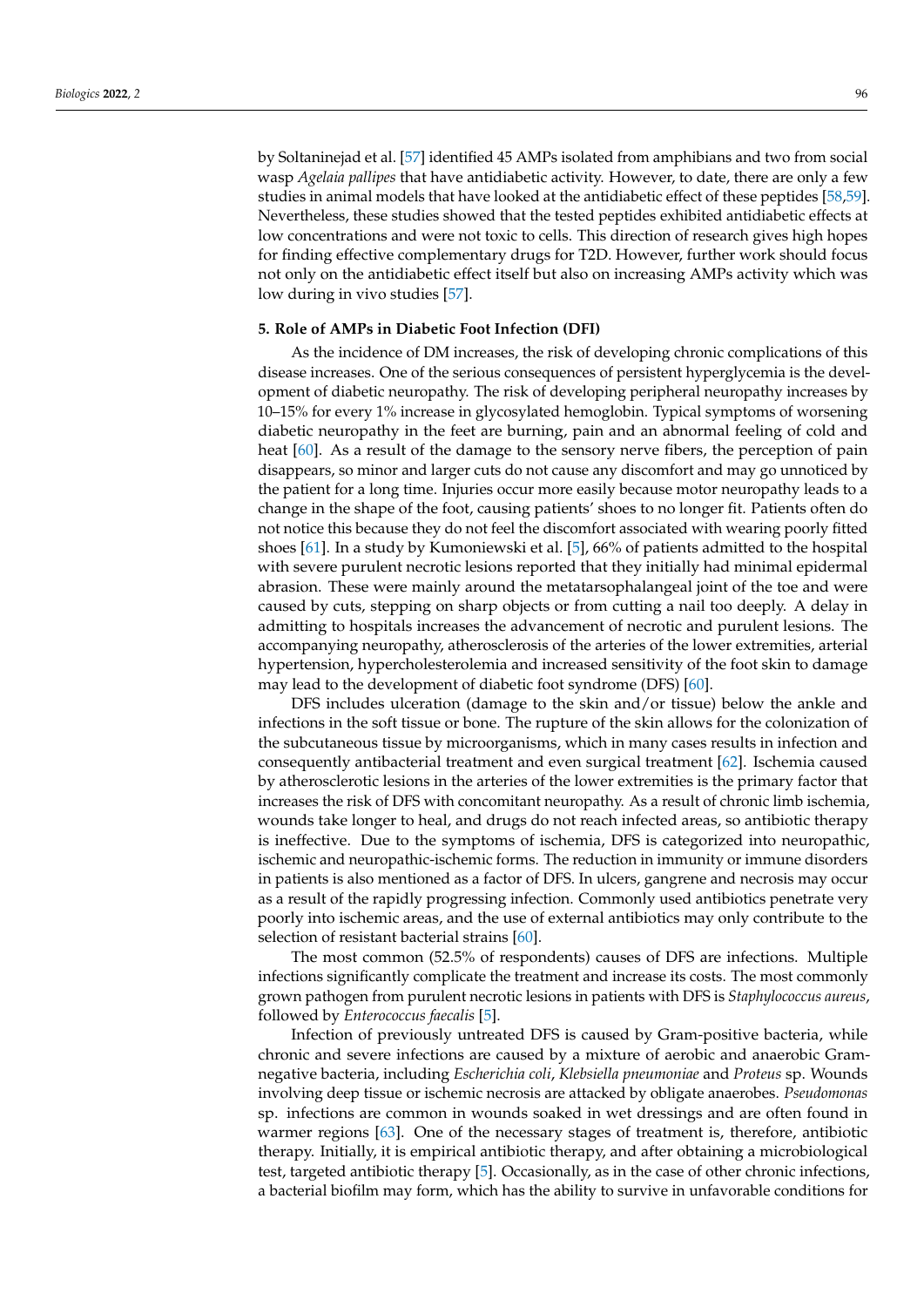a long time. It is estimated that biofilm is up to 1000 times more resistant to conventional antibiotics [\[64\]](#page-13-1).

Due to the development of antibiotic resistance, which delays treatment, makes it less effective and endangers the human population, alternatives to antibiotic therapy are being sought. A promising alternative for infected wounds is the use of AMPs, which are active against a wide range of Gram-positive and Gram-negative bacteria. Additionally, some AMPs exhibit immunomodulatory and angiogenic properties, neutralize bacterial toxins, stimulate cell proliferation and migration, inhibit pro-inflammatory reactions and biofilm formation processes, as well as angiogenic properties and accelerate wound healing [\[65](#page-13-2)[,66\]](#page-13-3). The action and origin of selected AMPs are presented in Table [1.](#page-6-0)

| <b>AMP</b>                | Origin       | Natural Species and the Species<br>on Which the Modified and the<br><b>Synthetic Peptides Were Based</b> | <b>Activity and/or Effect</b>                                                                                                                                                                                   |
|---------------------------|--------------|----------------------------------------------------------------------------------------------------------|-----------------------------------------------------------------------------------------------------------------------------------------------------------------------------------------------------------------|
| $\alpha$ -defensin HD5    | Natural      | Human: Homo sapiens                                                                                      | Eradication of disease caused by infection with<br>Salmonella typhimurium and Staphylococcus aureus.                                                                                                            |
| $\alpha$ -defensin HNP-2  | Natural      | Human: Homo sapiens                                                                                      | The highest bactericidal activity against<br>Staphylococcus aureus.                                                                                                                                             |
| $\alpha$ -defensin HNP-4  | Natural      | Human: Homo sapiens                                                                                      | The strongest activity against Escherichia coli and<br>Enterobacter aerogenes.                                                                                                                                  |
| $\beta$ -defensin DEFB118 | Natural      | Human: Homo sapiens                                                                                      | Destroys Escherichia coli within 15 min.                                                                                                                                                                        |
| $\beta$ -defensin TAP     | Natural      | Animal: Mammalia                                                                                         | Activity against Echerichia coli, Pseudomonas aeruginosa,<br>Klebsiella pneumoniae, Staphylococcus aureus.                                                                                                      |
| $\theta$ -defensin RTD-1  | Natural      | Animal: Macaca                                                                                           | Activity against Escherichia coli.                                                                                                                                                                              |
| CW49                      | Natural      | Animal: Odorrana grahami                                                                                 | Promote angiogenesis while preventing excessive<br>anti-inflammatory response (tested in diabetic<br>foot ulcer).                                                                                               |
| Tachyplesin               | Natural      | Animal: Limulidae                                                                                        | Broad-spectrum activities against both gram-positive<br>and gram-negative bacteria; strong biocidal activity<br>against resistant strains of bacteria (Escherichia coli,<br>Staphylococcus aureus).             |
| Cathelicidin-AM           | Natural      | Animal: Ailuropoda melanoleuca                                                                           | Activity against Staphylococcus aureus.                                                                                                                                                                         |
| Esculentin- $1a(1-21)$    | Natural      | Animal: Rana esculenta                                                                                   | Wound-healing promoter, especially against chronic,<br>often Pseudomonas-infected skin ulcers.                                                                                                                  |
| Temporins A and B         | Natural      | Animal: Rana temporaria                                                                                  | Promote in vitro wound-healing in a monolayer of<br>immortalized human keratinocytes (HaCaT cells);<br>both temporins can reduce the number of<br>Staphylococcus aureus bacteria inside<br>HaCaT keratinocytes. |
| Saha-CATH5                | Natural      | Animal: Sarcophilus harrisii                                                                             | Activity against many species of gram-positive and<br>gram-negative bacteria, especially<br>vancomycin-resistant (VRE) and methicillin-resistant<br>Staphylococcus aureus (MRSA).                               |
| MsDef1 and MtDef4         | Natural      | Plant: Medicago sativa                                                                                   | Activity against of Staphylococcus aureus,<br>Staphylococcus epidermidis.                                                                                                                                       |
| Kalata B1                 | Natural      | Plant: Oldenlandia affinis                                                                               | Activity against Staphylococcus aureus.                                                                                                                                                                         |
| $L$ -GL13K                | Modification | Human: modification Homo<br>sapiens salivary protein BPIFA2                                              | Effectively eliminated the infection caused by<br>Pseudomonas aeruginosa, Escherichia coli and<br>Streptococcus gordonii bacteria and reduced the<br>resulting Pseudomonas aeruginosa biofilm.                  |

**Table 1.** Selected AMPs and their effects [\[65–](#page-13-2)[74\]](#page-13-4).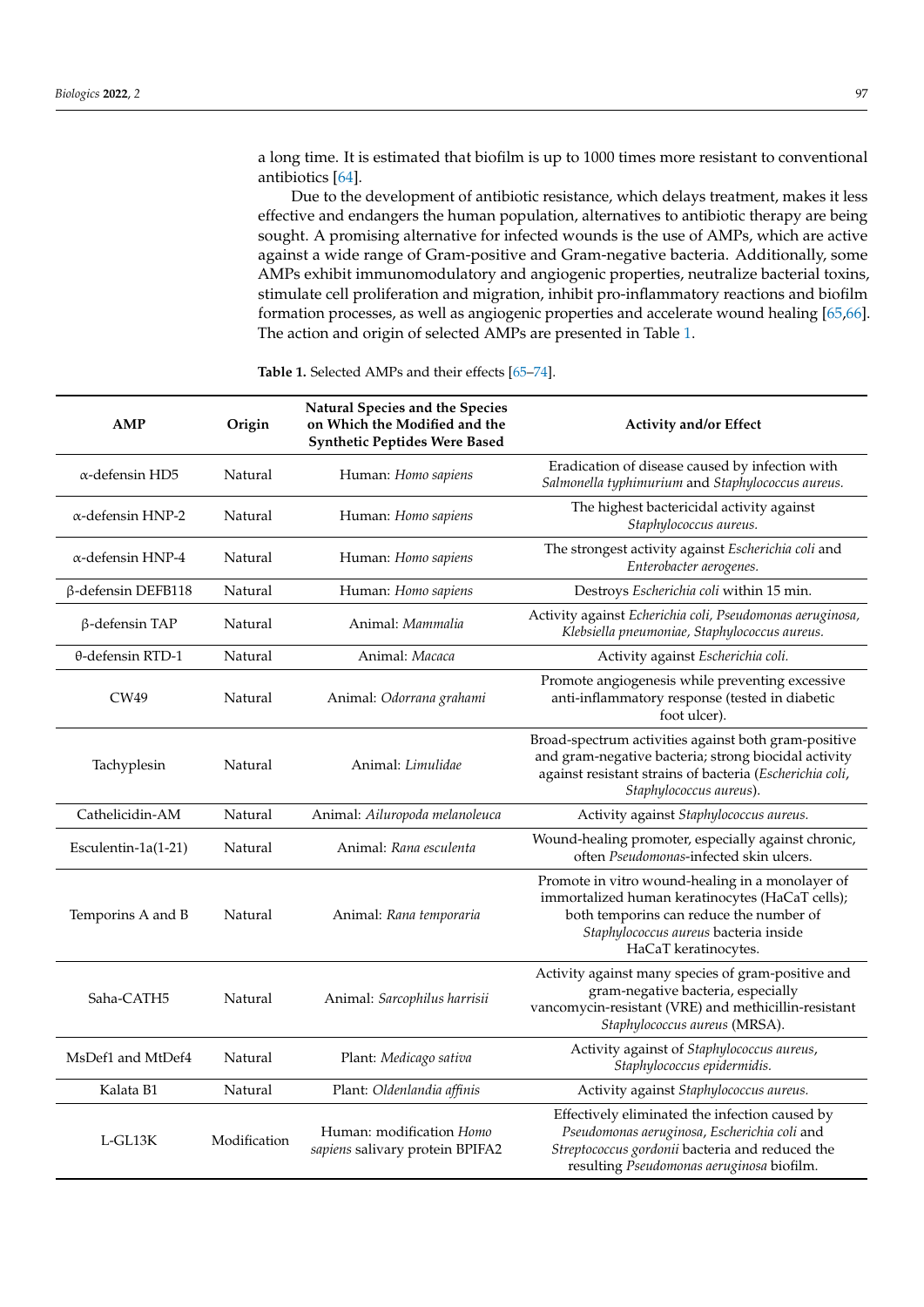| AMP                                     | Origin       | Natural Species and the Species<br>on Which the Modified and the<br><b>Synthetic Peptides Were Based</b>     | <b>Activity and/or Effect</b>                                                                                                                                                                                        |
|-----------------------------------------|--------------|--------------------------------------------------------------------------------------------------------------|----------------------------------------------------------------------------------------------------------------------------------------------------------------------------------------------------------------------|
| $D$ -GL13K                              | Modification | Human: modification Homo<br>sapiens salivary protein BPIFA2                                                  | Greater activity against gram-positive bacteria<br>(Enterococcus faecalis, Streptococcus gordoni).                                                                                                                   |
| $AG-30/5C$                              | Modification | Human: replacing five residues of<br>Homo sapiens peptide AG-30 with<br>five cationic amino acids            | Antimicrobial and angiogenic activity (when tested<br>in vivo) in a diabetic mouse wound healing model<br>with methicillin-resistant Staphylococcus<br>aureus (MRSA).                                                |
| P9NaI(SS)                               | Synthetic    | Human: with properties similar<br>to the cationic antimicrobial<br>peptides (CAMP) found in Homo<br>sapiens  | Greater activity against gram-positive bacteria<br>(Bacillus subtilis spizenii, Staphylococcus aureus,<br>methicyllin-resistant Staphylococcus aureus-MRSA).                                                         |
| DRGN-1                                  | Synthetic    | Animal: a derivative of the VK25<br>peptide found in the plasma of<br>Varanus komodoensis                    | Display potent antimicrobial and anti-biofilm activity;<br>reduction in Pseudomonas aeruginosa and Staphylococcus<br>aureus species; stimulating keratinocyte migration in a<br>wound closure assay.                 |
| Pep19-2.5<br>$(Aspidasept^{\circledR})$ | Synthetic    | Animal: originally based on the<br>LPS-binding domain of the<br>Limulus polyphemus anti-LPS<br>factor (LALF) | Activity against for gram-negative and gram-positive<br>bacteria; promising option for the treatment of acute<br>and chronic wounds most commonly infected with<br>Staphylococcus aureus and Pseudomonas aeruginosa. |
| Pexiganan<br>$(MSI-78)$                 | Synthetic    | Animal: analogue to magainins,<br>which are natural isolated from<br>Xenopus laevis                          | In vitro antibacterial activity of gram-positive and<br>gram-negative, anaerobic and aerobic bacteria.                                                                                                               |

<span id="page-6-0"></span>**Table 1.** *Cont.*

The immune system of healthy people produces AMPs, but people with diabetes are not immunocompetent due to common venous insufficiency and other DM-related conditions that favor the formation of bacterial biofilms. Human AMPs that are expressed as the body's immune response to injury include defensins (hBD), LL-37 cathelicidin, and dermicidins [\[69\]](#page-13-5). For example, RTD-1 is effective against *Escherichia coli*, and human α-defensin HD5 is effective against *Salmonella typhimurium* and *Staphylococcus aureus* infections [\[65\]](#page-13-2). One of the most widely used peptides for wounds with impaired healing and infection is LL-37 (cathelicidin), which promotes angiogenesis and re-epithelialization. However, some studies showed that topically applied LL-37 was unstable and was degraded by proteases present in the wound. The possibility of introducing modifications to increase the concentration of endogenous LL-37 in the wounds was therefore investigated. The addition of 1,25-dihydroxyvitamin D3 and L-isoleucine increased the production of hBD-2 and LL-37 during the regeneration process in primary cell cultures from diabetic foot ulcer (DFU) sites [\[75\]](#page-13-6). On the other hand, nanoparticle lipid carriers (NLC) encapsulating LL-37 and administered by the local route accelerated wound closure, reconstructed the epithelium and reduced inflammation in vitro and in vivo. Another example is the use of gold nanoparticles conjugated with LL-37. They showed increased wound-healing activity in vivo compared to LL-37 alone due to improved cell migration mediated by EGFR and ERK1/2 phosphorylation [\[76\]](#page-13-7). In 2014, LL-37 was introduced into clinical trials for the treatment of venous leg ulcers. In the meantime, another peptide with similar angiogenic properties to LL-37 was developed-the AG-30 peptide. To improve the peptide, five residues of the original sequence were replaced with cationic amino acids. AG-30/5C showed improved antimicrobial and angiogenic activity when tested in vivo in a diabetic mouse wound healing model with methicillin-resistant *Staphylococcus aureus* (MRSA) [\[69\]](#page-13-5).

Many AMPs with wound healing properties come from amphibians. In many species of the Amphibia family, this process takes less than 10 h (salamander), while in mammals, it can take up to 3 days. The CW49 peptide isolated from frog *Odorrana grahami* skin during diabetic foot syndrome studies promoted angiogenesis and prevented excessive anti-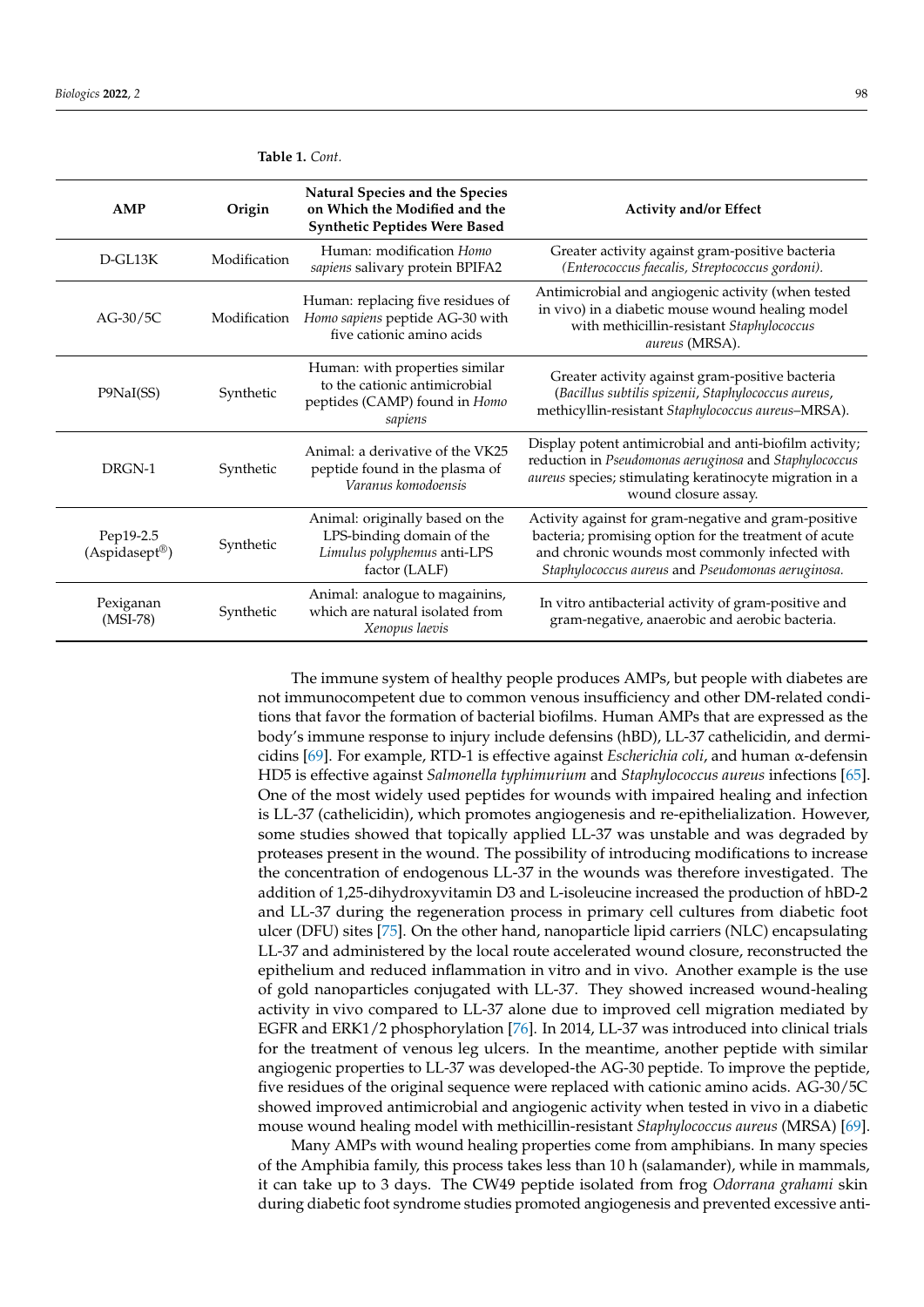inflammatory response [\[65\]](#page-13-2). Other AMPs isolated from the skin of the red *Rana temporaria* frog (temporin A and B) not only promote wound healing but also kill *Staphylococcus aureus* bacterial cells. Temporin B, the most active of both peptides, kills approximately 80% of bacterial cells at the highest non-cytotoxic dose  $(16 \mu M)$  within 2 h  $[68]$ . Other animal AMPs are produced by horseshoe crabs such as a tachyplesin that has a strong biocidal activity against resistant strains of bacteria (*Escherichia coli*, *Staphylococcus aureus*) and fungi (*Candida neoformans*). AMPs are also isolated from plants. MsDef1 and MtDef4 are isolated from *Medicago sativa* inhibit the growth of *Staphylococcus aureus*, *Staphylococcus epidermidis* and *Helicobacter pylori*. In turn, calata B1 and circulina-A show activity against Staphylococcus aureus [\[65\]](#page-13-2).

However, in order to improve the structural stability and antimicrobial activity, synthetic AMPs have been created. The synthetic SHAP1 peptide shows a strong antibacterial effect, and in the presence of NaCl, it also closes wounds. SHAP1 showed stronger in vitro wound healing activity than LL-37 [\[77\]](#page-13-9). Another synthetic peptide is Pep19-2.5, which has antimicrobial activity against Gram-negative and Gram-positive bacteria in skin infections. Pep19-2.5 is believed to be a promising treatment option for acute and chronic wounds, most commonly infected with *Staphylococcus aureus* and *Pseudomonas aeruginosa* [\[78\]](#page-13-10).

In addition to the abovementioned possibilities, AMPs can be used during combination therapies or in dressings. Combination therapies consist of combining one AMP with another or combining AMP with other antimicrobial agents. Their main advantage lies in the possibility of reducing the development of drug resistance or reducing the occurrence of possible side effects, though some combinations may show a high level of cytotoxicity to mammalian cells [\[66\]](#page-13-3).

The peptide nisin was tested in combination with pexiganan, all of which was supplied by biogel. This combination has demonstrated the possibility of reducing the concentration of pexiganan required to inhibit and eliminate biofilms formed by isolates from diabetic foot infections, in particular of staphylococcal origin [\[79\]](#page-13-11).

So far, collagen-based wound dressings (including those for diabetic feet) have been studied as an alternative to dry, conventional dressings. However, as collagen itself does not have antimicrobial protection properties, it was decided to combine collagen with other biocompatible molecules [\[69\]](#page-13-5). For example, when a hydrogel containing nanodefensin (NDEFgel) with antimicrobial and immunomodulatory properties was applied topically to a wound surface, it accelerated the wound regeneration process and increased the expression of myofibroblasts and GTP binding protein Rac1 [\[80\]](#page-13-12). Another dressing consisting of alginate (ALG), hyaluronic acid (HA) and collagen (COL) was recently used to chemically cross-link AMP Tet213. In vitro drug release studies showed that there was a burst of Tet213 release from ALG/HA/COL-AMP dressings during the first day of incubation, followed by sustained release of the peptide for 14 days. When tested in a rat model of mixed wound infection using *Escherichia coli*/*Staphylococcus aureus*, it was shown that in wounds, the ALG/HA/COL-Tet213 dressing accelerated wound closure and healing and decreased the number of *E. coli* and *S. aureus* bacterial cells compared to the control dressing  $(ALG/HA/COL + gauge)$  [\[81\]](#page-13-13).

Compared to most conventional antibiotics and other methods of treating diabetic wounds, AMPs are a promising alternative as they induce all kinds of beneficial effects.

## **6. Role of AMPs in Tuberculosis-Diabetes**

Pulmonary tuberculosis (PTB) manifests itself as one of the most dangerous contagious diseases in the world, being responsible for 1.8 million deaths annually, according to the World Health Organization [\[82\]](#page-13-14). Disturbingly, the cause of death is one organism– *Mycobacterium tuberculosis* [\[83\]](#page-13-15). Drugs such as streptomycin, isoniazid (INH), pyrazinamide (PZA), ethambutol (EMB) and rifampin (RIF) are quite successful, but their overuse leads to drug resistance. The number of occurrences of antibiotic-resistant strains is estimated at around 5% [\[84\]](#page-13-16). The occurrence of patients with T2D and those with PTB is often geographically similar, and this can lead to a huge health burden on governments [\[85\]](#page-13-17).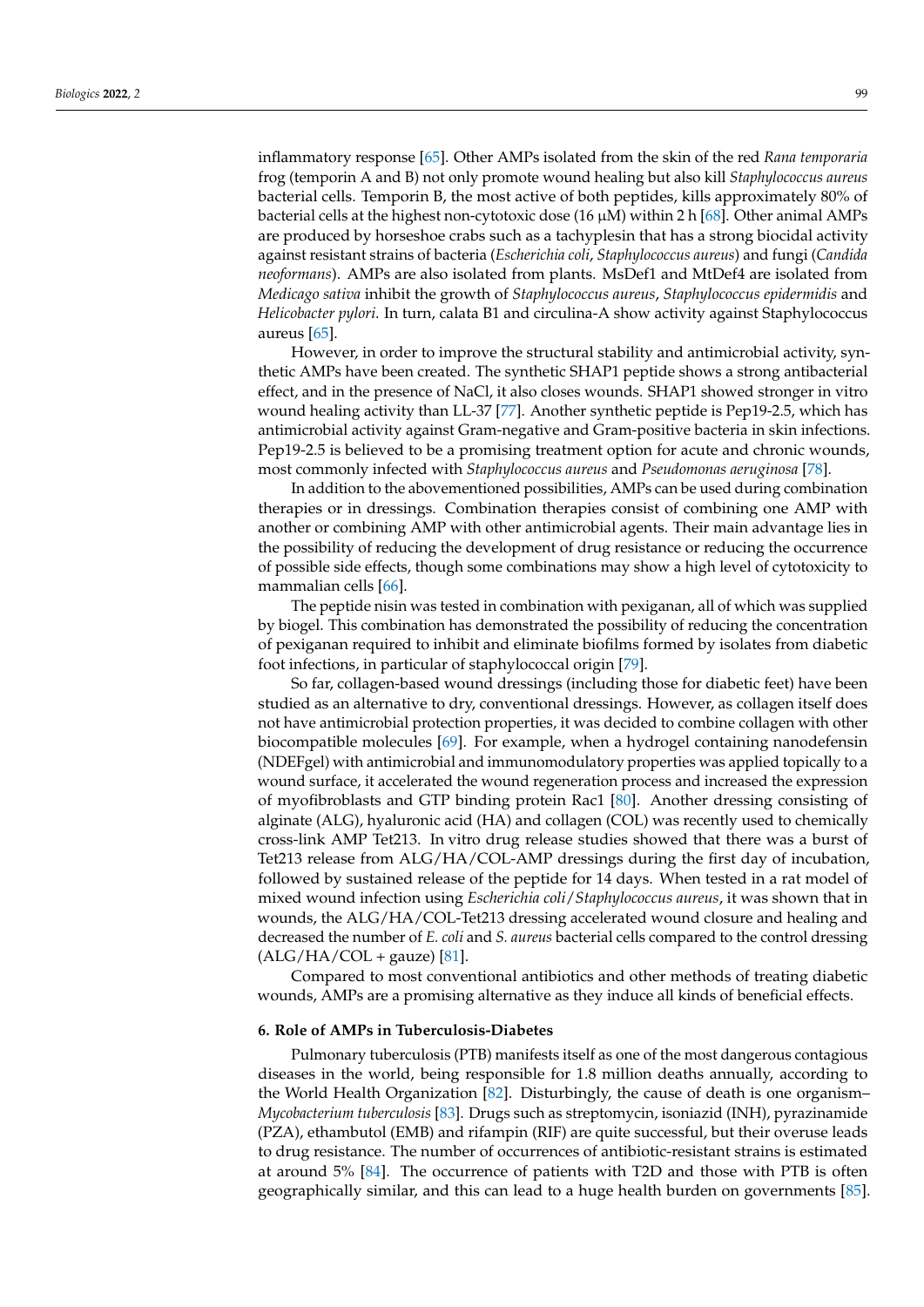DM is a civilization disease, as stated above, and its incidence is constantly increasing. DM patients are more prone to developing PTB, and combined PTB with DM complicates treatment, increasing chances of relapse and mortality.

MTB is an obligatory pathogen with a small degree of mutation. There is also no data about horizontal gene transfer occurrence [\[86,](#page-13-18)[87\]](#page-13-19). MTB is an infectious aerobic microorganism. MTB is a resistant microorganism with a thick waxy coating on a cell surface. Because of this, MTB is well protected both from the outside and inside the host organism. Lungs are the most common target of MTB, accounting for over 85% of cases [\[88\]](#page-13-20). One can become infected with MTB when coming into contact with sick people through air droplets. Most of the bacteria are retained in the upper tract and excreted from the body by the mucosal ciliates–only part of them reach the alveoli [\[82\]](#page-13-14). From the lungs, the disease can spread through the circulatory system or lymphatic system. Infection in the lungs occurs through contact with the alveoli–inflammatory reactions lead to the development of primary lesions and, as a result, pulmonary fibrosis and destruction of the lungs [\[88\]](#page-13-20). MTB enters the body's immune system cells–macrophages and other phagocytic cells–upon contact with lung tissues. It happens via complement receptors, mannose receptors or the type A scavenger receptor. A complex immune response is activated by infection, which allows pathogen molecules to maintain long-term resistance in the host organism [\[89–](#page-13-21)[91\]](#page-14-0). Approximately 10% of cases are latent, asymptomatic infections, and dormancy can last many years. A patient's weakened immune system, such as the result of prolonged stress or other diseases such as HIV infection, may lead to activation and acceleration of the infection process. This is an important factor explaining the possibility of MTB survival for many years in the host organism [\[88\]](#page-13-20). One of the reasons behind MTB resistance is the structure of its cell wall. It is a complex formation of macromolecules such as peptidoglycans, arabinogalactans and mycolic acids (MAgP complex). Together with proteins and polysaccharides, they create a highly difficult barrier for antimicrobial molecules [\[82,](#page-13-14)[92\]](#page-14-1). During infection, the characteristics and arrangement of the components may change [\[93\]](#page-14-2).

The world is interested in AMPs in the context of TB treatment because of their multifunctional model of activity, natural origin and high efficiency at low concentrations [\[94\]](#page-14-3). AMPs are the key players in fighting MTB infection. First is the direct elimination of bacteria through damage to the cell membrane. It occurs as a result of the phospholipid bilayer interruption or the creation of transition pores [\[82\]](#page-13-14). The connection between anionic surface elements of mycobacterium cells with cationic AMPs elements promotes permeabilization of the cell membrane [\[95\]](#page-14-4). Some AMPs interact with MTB surface proteins, disrupting ion transfer and thus inhibiting the growth and development of bacteria. Their interactions with ATPase inhibit the maintenance of cell pH homeostasis [\[96\]](#page-14-5). Although AMPs act mainly on the surface of the cell membrane, some of them can cross it. Synthetic antimicrobial peptides (SAMPs) have a selective antimycobacterial effect. Some SAMPs can penetrate cells and fuse with DNA, thereby inhibiting replication and transcription processes. The effectiveness of this process is achieved at low concentrations of peptides, which reduces potential toxicity to host cells [\[97\]](#page-14-6). Bacterial bacilli focus on macrophages–they interfere with their maturation by blocking the transfer of phagocytized complexes to lysosomes [\[98\]](#page-14-7). They block the activation of ATPase with a proton pump and the expression of markers necessary to initiate endocytosis. They inhibit the action of phosphatidylinositol kinases and reduce phosphatidylinositol triphosphate (PIP3) levels [\[99\]](#page-14-8). This allows the bacteria to survive in the host organism by stopping their own degradation. Hence, many AMPs that promote the formation of phagolysosomes contribute to the fight against tuberculous mycobacteria in the body. After the bacteria penetrate into the macrophages through the appropriate receptors, leukocytes are activated. For effective disposal of the pathogen, the action of endogenous AMPs is necessary. At the initial stage of infection, AMPs can kill bacteria directly. At a later stage, they do this indirectly by modulating the secretion of pro- and anti-inflammatory cytokines [\[100\]](#page-14-9). Interestingly, some AMPs showing proinflammatory properties in the early stages of infection may be antagonistic in the later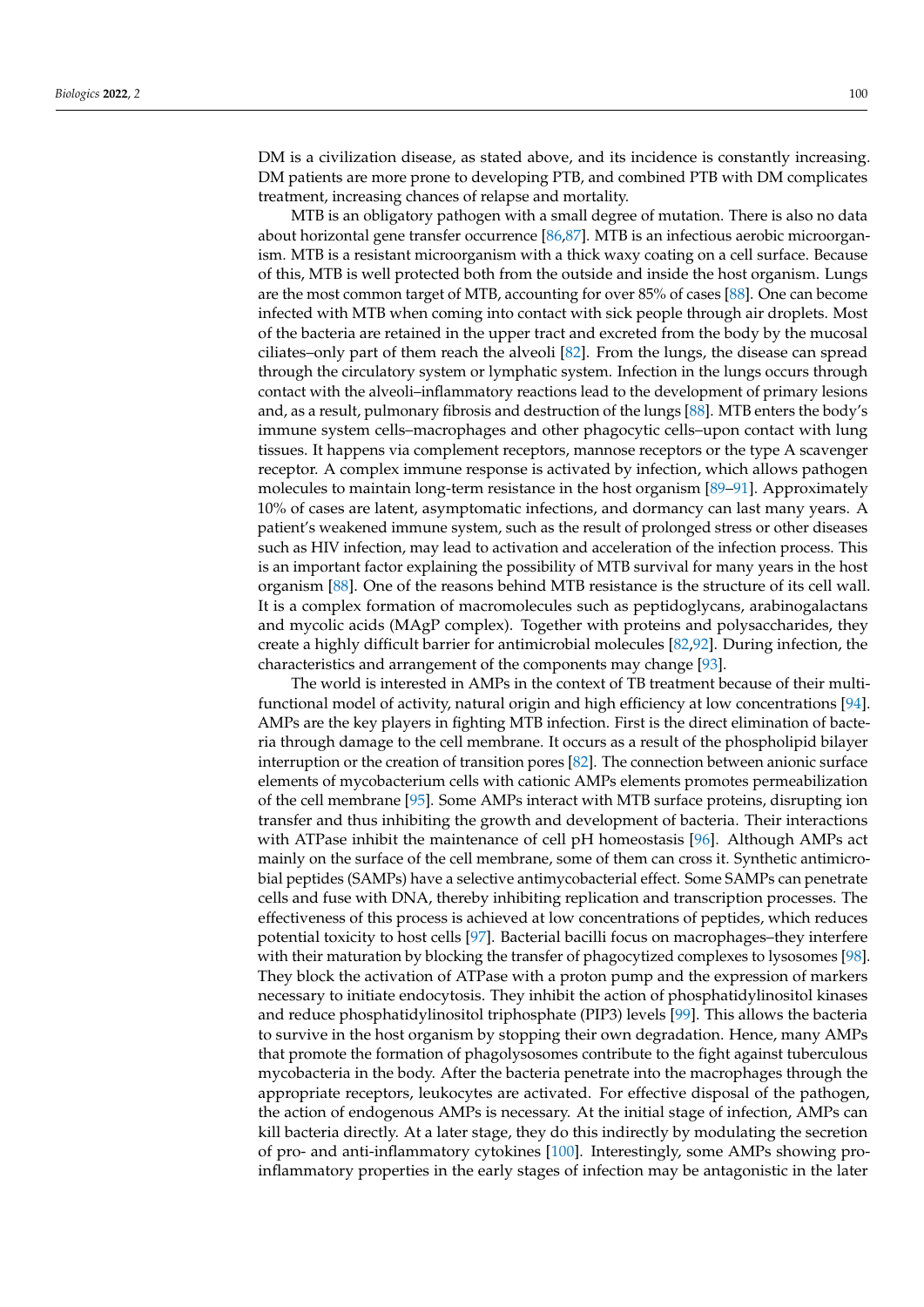stages [\[101\]](#page-14-10). The amount of AMPs present in patients with TB varies depending on the occurrence of DM, the stage of treatment or the stage of the disease.

Cathelicidins are responsible for pro- and anti-inflammatory activities, chemoattractant activity and inducing chemokine expression. These all translate into anti-infective effects. They also exhibit proangiogenic and proapoptotic activity [\[100\]](#page-14-9). Macrophages, under the influence of vitamin D and stimulation of toll-like receptor 2 (TLR2) receptors, increase the expression of cathelicidins, which translates into antimycobacterial activity [\[102\]](#page-14-11). Patients with TB have higher levels of cathelicidins than uninfected patients. In patients with TB and DM, cathelicidin levels are significantly elevated compared to patients with TB without DM, or patients with DM without TB. The severity of TB is correlated with increased AMP levels [\[103\]](#page-14-12).

HBD2 is expressed in epidermal cells and produced by monocytes, macrophages and dendritic cells. Its expression is usually induced by pro-inflammatory cytokines [\[104\]](#page-14-13). HBD2 expression is induced in various cells with mycobacterial infections [\[105\]](#page-14-14). Patients with TB have higher levels of HBD2 than uninfected patients. In patients with TB and DM, HBD2 levels are significantly elevated compared to patients with TB without DM or patients with DM without TB. Increased levels of HBD2 are associated with pathology and disease staging, hence they can serve as biomarkers of disease staging [\[103\]](#page-14-12).

HNP1, HNP2 and HNP3 belong to the class of defensins. Neutrophils, monocytes, lymphocytes and NK cells are responsible for their production [\[106\]](#page-14-15). Their levels are elevated in patients with tuberculosis, regardless of whether they have DM or not. Their number, however, is in no way correlated with the stage of the disease [\[103\]](#page-14-12).

Granulysin is a protein present in CD8+ T cells that shows antibacterial activity against Mycobacterium TB in vivo and in vitro. However, granulysin levels are lower in TB patients, both diabetic and non-diabetic [\[103\]](#page-14-12).

It turns out that the amount of AMP in patients changes under the influence of the use of TB drugs in patients. Kumar and colleagues [\[103\]](#page-14-12) showed that the levels of cathelicidins and HBD2 are decreased in patients after treatment compared to the pre-treatment stage. The level of HNP1-3 and granulysin are increased slightly. This means that effective treatment of TB leads to the restoration of optimal AMP levels in patients with PTB and PTB-DM [\[103\]](#page-14-12).

#### **7. Phagemids as an Alternative to Antibiotic Therapy**

The spread of antibiotic resistance around the world poses a public health threat, so alternatives to antibiotic therapy are being sought. One option might be bacteriophages, which are viruses that attack bacteria. However, despite their numerous advantages, bacteriophages have some limitations. These are, among others, problems with the creation and stabilization of pharmaceutical preparations, the lack of specific activity for a given bacterial strain, reduced activity due to the immune system response or the emergence of bacterial resistance to bacteriophages [\[107\]](#page-14-16). So, work began on a modular system of bacterial phagemids. They are modified M13 bacteriophages whose genomes contain plasmid fragments with cloned sequences. Phagemids are smaller than phages but can hold larger pieces of foreign DNA. They are also more efficient during transformation, and there are many restriction enzyme recognition sites in their genome that are convenient for the recombination of DNA and gene manipulation [\[108\]](#page-14-17). Phagemids can deliver high copy number plasmids to target cells in one round of infection [\[109\]](#page-14-18).

The phagemid contains a plasmid with the viral gene encoding the fusion coat protein, the phage origin of replication, and the phage packaging signal. The genes required for phage assembly are provided by the unpackaged "helper" phage. After the phagemid and helper phage co-infect bacteria, proteins are synthesized and assembled around the phagemid DNA [\[110\]](#page-14-19). After the infection of the target cell, genes encoding AMP are expressed, which results in inhibition of the vital functions of bacteria [\[68\]](#page-13-8). The modular nature of this system allows individual components or the entire network to be modified to target specific bacteria [\[109\]](#page-14-18).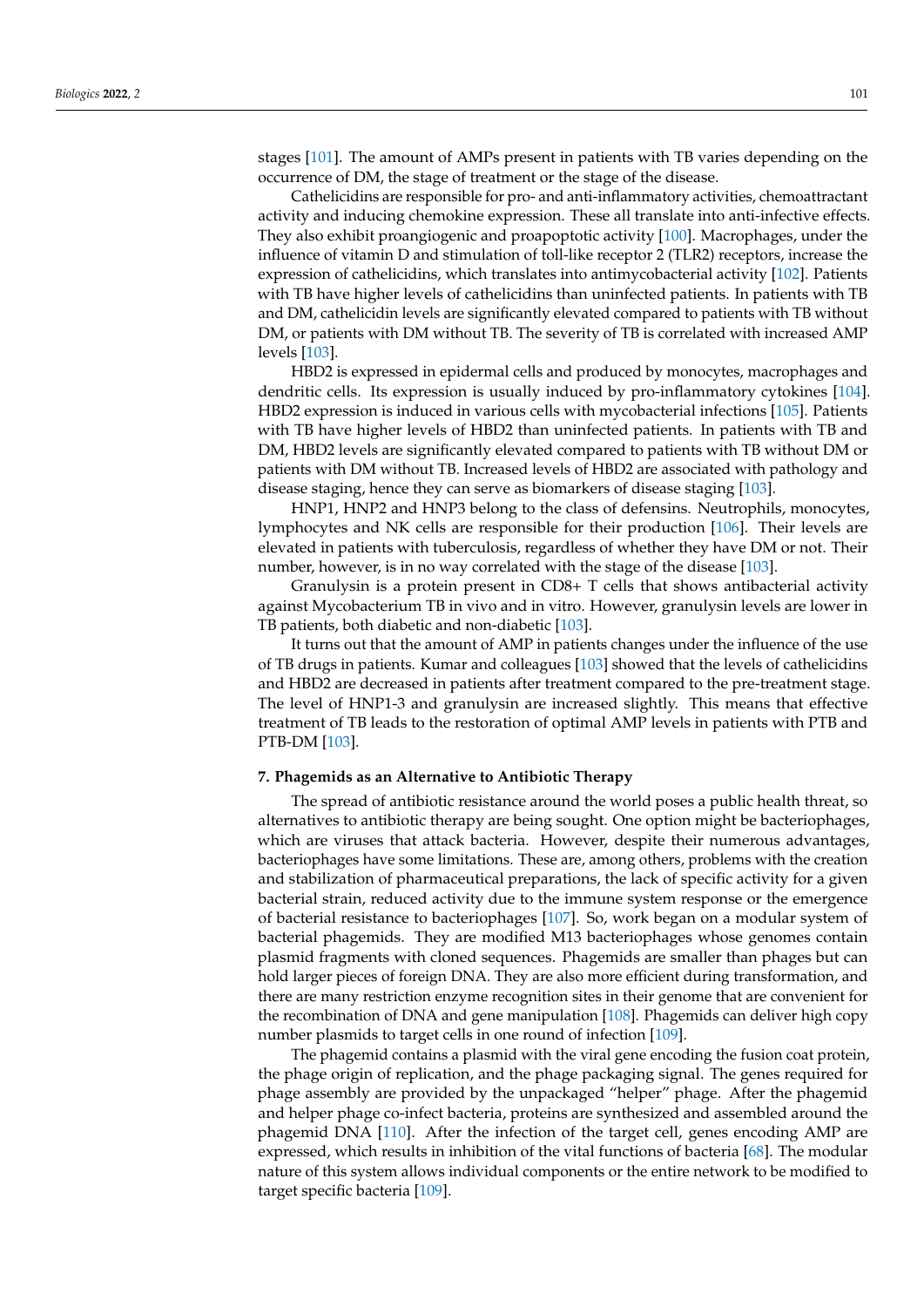The effectiveness of phagemids in *Escherichia coli* infection has already been demonstrated [\[67\]](#page-13-22). In the case of bacterial infections in people with DM, for example, in diabetic foot syndrome, phagemids encoding AMP may prove to be an alternative to the treatment of ulcers and to the spread of antibiotic resistance.

# **8. Conclusions**

DM is one of the most widespread civilization diseases in the world. Due to its common occurrence and serious, negative health effects of this disease, it is extremely important to conduct research that allows for a more accurate understanding of the mechanisms of this disease and allows the development of new methods of treatment. This type of research includes, among others, research on AMPs and their possible therapeutic role in DM. AMPs can be produced by many types of cells, both immune cells and gastrointestinal cells. They play an important role in fighting many infections that appear in a wide variety of tissues. Current research suggests that AMPs can be used in the treatment of DM. It appears that in both T1D and T2D, AMPs can play a significant role in the prevention and treatment of this disease. Furthermore, in the case of diabetic foot, tuberculosis-diabetes, or diabetic wounds, a positive effect of AMPs was noted. For T1D, three AMPs are currently being researched, CRAMP, CAMP and mBD14. Several types of AMPs associated with this disease have been detected in tuberculosis-diabetes. These include granulysin, HNP1, HNP2, HNP3, HBD2 and cathelicidins. The role of AMPs in this disease is to effectively remove pathogens that cause tuberculosis. In the initial stage of infection, AMPs are directly responsible for killing bacteria. In later stages, it does so indirectly by modulating the secretion of anti-inflammatory and pro-inflammatory cytokines. Currently, several AMPs are known to be involved in controlling the course of DM. At the moment, research is carried out mostly on animal models. Most of these studies are innovative, so more research is still needed for AMPs to be fully introduced into the treatment of DM. New research may result in the discovery of new possibilities of using AMPs in the treatment of diseases such as DM and confirm the therapeutic effect of already known AMPs.

**Funding:** This research received no external funding.

**Institutional Review Board Statement:** Not applicable.

**Informed Consent Statement:** Not applicable.

**Data Availability Statement:** Not applicable.

**Acknowledgments:** We would like to thank Zachariah Payne Sellers for his English editing and translation support.

**Conflicts of Interest:** The authors declare no conflict of interest.

#### **References**

- <span id="page-10-0"></span>1. Boparai, J.K.; Sharma, P.K. Mini Review on Antimicrobial Peptides, Sources, Mechanism and Recent Applications. *Protein Pept. Lett.* **2020**, *27*, 4–16. [\[CrossRef\]](http://doi.org/10.2174/0929866526666190822165812) [\[PubMed\]](http://www.ncbi.nlm.nih.gov/pubmed/31438824)
- <span id="page-10-1"></span>2. Travkova, O.G.; Moehwald, H.; Brezesinski, G. The Interaction of Antimicrobial Peptides with Membranes. *Adv. Colloid Interface Sci.* **2017**, *247*, 521–532. [\[CrossRef\]](http://doi.org/10.1016/j.cis.2017.06.001) [\[PubMed\]](http://www.ncbi.nlm.nih.gov/pubmed/28606715)
- <span id="page-10-2"></span>3. Bardan, A.; Nizet, V.; Gallo, R.L. Antimicrobial Peptides and the Skin. *Expert Opin. Biol. Ther.* **2004**, *4*, 543–549. [\[CrossRef\]](http://doi.org/10.1517/14712598.4.4.543) [\[PubMed\]](http://www.ncbi.nlm.nih.gov/pubmed/15102603)
- <span id="page-10-3"></span>4. Diabetes Canada Clinical Practice Guidelines Expert Committee; Punthakee, Z.; Goldenberg, R.; Katz, P. Definition, Classification and Diagnosis of Diabetes, Prediabetes and Metabolic Syndrome. *Can. J. Diabetes* **2018**, *42* (Suppl. 1), S10–S15. [\[CrossRef\]](http://doi.org/10.1016/j.jcjd.2017.10.003)
- <span id="page-10-4"></span>5. Kumoniewski, P.; Pomorski, L.; Smigielski, J. Analysis of Pathogens and Their Susceptibility in Patients with Diabetic Foot ´ Syndrome Treated Surgically. *Clin. Diabetol.* **2017**, *6*, 189–194. [\[CrossRef\]](http://doi.org/10.5603/DK.2017.0031)
- <span id="page-10-5"></span>6. Corleis, B.; Dorhoi, A. Early Dynamics of Innate Immunity during Pulmonary Tuberculosis. *Immunol. Lett.* **2020**, *221*, 56–60. [\[CrossRef\]](http://doi.org/10.1016/j.imlet.2020.02.010)
- <span id="page-10-6"></span>7. Rao, S.; Rahim, M.; Iqbal, K.; Haroon, F.; Hasan, Z. Impact of Diabetes on Mechanisms of Immunity against Mycobacterium Tuberculosis. *JPMA J. Pak. Med. Assoc.* **2019**, *69*, 94–98.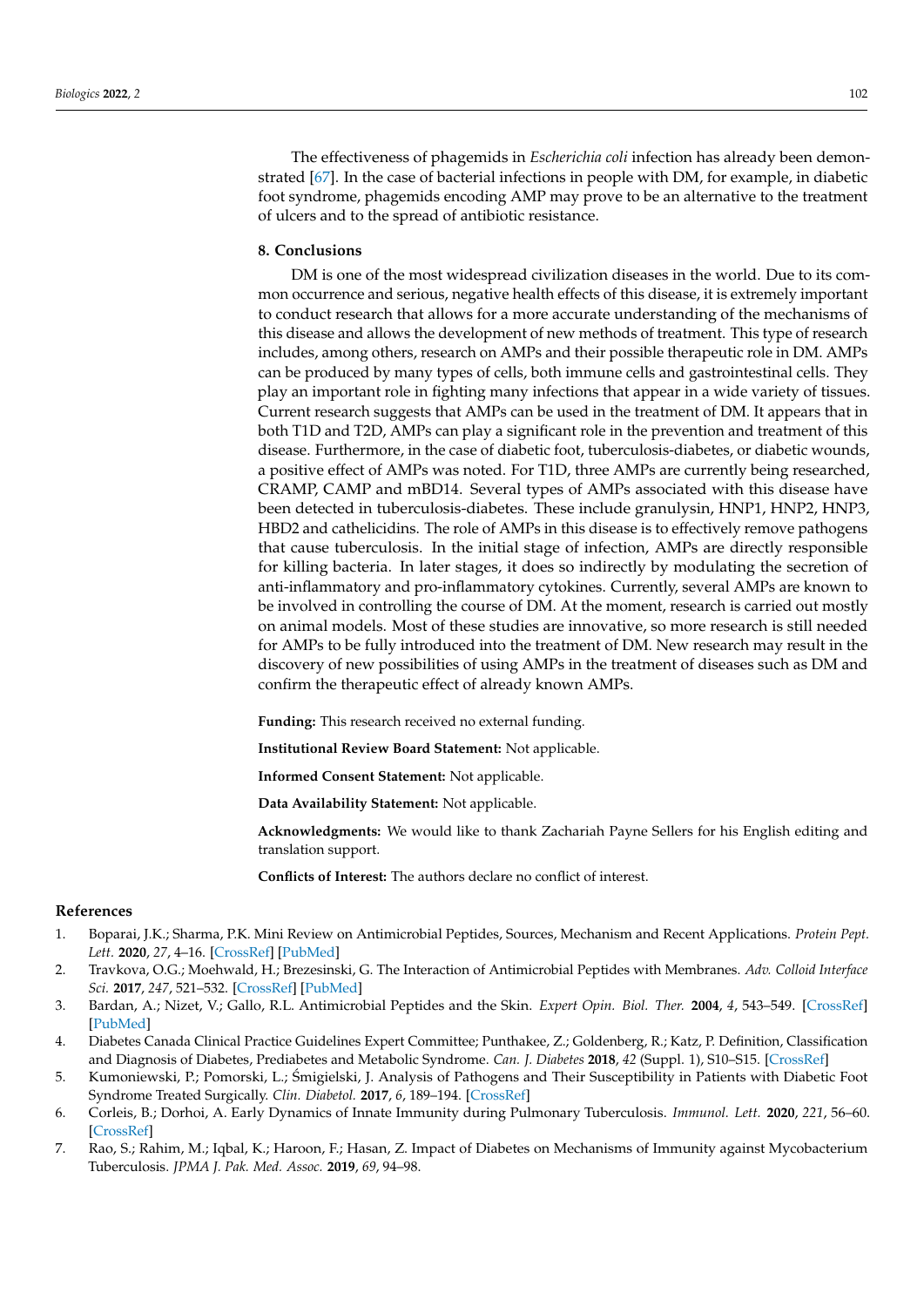- <span id="page-11-0"></span>8. Wallis, R.S.; Maeurer, M.; Mwaba, P.; Chakaya, J.; Rustomjee, R.; Migliori, G.B.; Marais, B.; Schito, M.; Churchyard, G.; Swaminathan, S.; et al. Tuberculosis—Advances in Development of New Drugs, Treatment Regimens, Host-Directed Therapies, and Biomarkers. *Lancet Infect. Dis.* **2016**, *16*, e34–e46. [\[CrossRef\]](http://doi.org/10.1016/S1473-3099(16)00070-0)
- <span id="page-11-1"></span>9. Dubos, R.J. Studies on a Bactericidal Agent Extracted from a Soil Bacillus. *J. Exp. Med.* **1939**, *70*, 1–10. [\[CrossRef\]](http://doi.org/10.1084/jem.70.1.1)
- <span id="page-11-2"></span>10. Hotchkiss, R.D.; Dubos, R.J. Fractionation of the Bactericidal Agent from Cultures of a Soil Bacillus. *J. Biol. Chem.* **1940**, *132*, 791–792. [\[CrossRef\]](http://doi.org/10.1016/S0021-9258(19)56231-7)
- <span id="page-11-3"></span>11. Hirsch, J.G. Phagocytin: A Bactericidal Substance from Polymorphonuclear Leucocytes. *J. Exp. Med.* **1956**, *103*, 589–611. [\[CrossRef\]](http://doi.org/10.1084/jem.103.5.589) [\[PubMed\]](http://www.ncbi.nlm.nih.gov/pubmed/13319580)
- <span id="page-11-4"></span>12. Kiss, G.; Michl, H. Uber das Giftsekret der Gelbbauchunke, *Bombina variegata* L. *Toxicon* **1962**, *1*, 33–34. [\[CrossRef\]](http://doi.org/10.1016/0041-0101(62)90006-5)
- <span id="page-11-5"></span>13. Groves, M.L.; Peterson, R.F.; Kiddy, C.A. Poliomorphism in the Red Protein Isolated from Milk of Individual Cows. *Nature* **1965**, *207*, 1007–1008. [\[CrossRef\]](http://doi.org/10.1038/2071007a0) [\[PubMed\]](http://www.ncbi.nlm.nih.gov/pubmed/5886923)
- <span id="page-11-6"></span>14. Zeya, H.I.; Spitznagel, J.K. Antibacterial and Enzymic Basic Proteins from Leukocyte Lysosomes: Separation and Identification. *Science* **1963**, *142*, 1085–1087. [\[CrossRef\]](http://doi.org/10.1126/science.142.3595.1085) [\[PubMed\]](http://www.ncbi.nlm.nih.gov/pubmed/14068232)
- <span id="page-11-7"></span>15. Bahar, A.A.; Ren, D. Antimicrobial Peptides. *Pharmaceuticals* **2013**, *6*, 1543–1575. [\[CrossRef\]](http://doi.org/10.3390/ph6121543) [\[PubMed\]](http://www.ncbi.nlm.nih.gov/pubmed/24287494)
- <span id="page-11-8"></span>16. Niyonsaba, F.; Iwabuchi, K.; Matsuda, H.; Ogawa, H.; Nagaoka, I. Epithelial Cell-Derived Human Beta-Defensin-2 Acts as a Chemotaxin for Mast Cells through a Pertussis Toxin-Sensitive and Phospholipase C-Dependent Pathway. *Int. Immunol.* **2002**, *14*, 421–426. [\[CrossRef\]](http://doi.org/10.1093/intimm/14.4.421) [\[PubMed\]](http://www.ncbi.nlm.nih.gov/pubmed/11934878)
- <span id="page-11-9"></span>17. Hancock, R.E.; Scott, M.G. The Role of Antimicrobial Peptides in Animal Defenses. *Proc. Natl. Acad. Sci. USA* **2000**, *97*, 8856–8861. [\[CrossRef\]](http://doi.org/10.1073/pnas.97.16.8856) [\[PubMed\]](http://www.ncbi.nlm.nih.gov/pubmed/10922046)
- <span id="page-11-10"></span>18. Radek, K.; Gallo, R. Antimicrobial Peptides: Natural Effectors of the Innate Immune System. *Semin. Immunopathol.* **2007**, *29*, 27–43. [\[CrossRef\]](http://doi.org/10.1007/s00281-007-0064-5)
- <span id="page-11-11"></span>19. Miller, A.; Matera-Witkiewicz, A.; Mikołajczyk, A.; Wieczorek, R.; Rowinska-Zyrek, M. Chemical "Butterfly Effect" Explaining the Coordination Chemistry and Antimicrobial Properties of Clavanin Complexes. *Inorg. Chem.* **2021**, *60*, 12730–12734. [\[CrossRef\]](http://doi.org/10.1021/acs.inorgchem.1c02101)
- <span id="page-11-12"></span>20. Jenssen, H.; Hamill, P.; Hancock, R.E.W. Peptide Antimicrobial Agents. *Clin. Microbiol. Rev.* **2006**, *19*, 491–511. [\[CrossRef\]](http://doi.org/10.1128/CMR.00056-05)
- <span id="page-11-13"></span>21. Larrick, J.W.; Hirata, M.; Balint, R.F.; Lee, J.; Zhong, J.; Wright, S.C. Human CAP18: A Novel Antimicrobial Lipopolysaccharide-Binding Protein. *Infect. Immun.* **1995**, *63*, 1291–1297. [\[CrossRef\]](http://doi.org/10.1128/iai.63.4.1291-1297.1995) [\[PubMed\]](http://www.ncbi.nlm.nih.gov/pubmed/7890387)
- 22. Brackett, D.J.; Lerner, M.R.; Lacquement, M.A.; He, R.; Pereira, H.A. A Synthetic Lipopolysaccharide-Binding Peptide Based on the Neutrophil-Derived Protein CAP37 Prevents Endotoxin-Induced Responses in Conscious Rats. *Infect. Immun.* **1997**, *65*, 2803–2811. [\[CrossRef\]](http://doi.org/10.1128/iai.65.7.2803-2811.1997) [\[PubMed\]](http://www.ncbi.nlm.nih.gov/pubmed/9199453)
- <span id="page-11-14"></span>23. Zhang, G.-H.; Mann, D.M.; Tsai, C.-M. Neutralization of Endotoxin In Vitro and In Vivo by a Human Lactoferrin-Derived Peptide. *Infect. Immun.* **1999**, *67*, 1353–1358. [\[CrossRef\]](http://doi.org/10.1128/IAI.67.3.1353-1358.1999)
- <span id="page-11-15"></span>24. Zhang, Q.-Y.; Yan, Z.-B.; Meng, Y.-M.; Hong, X.-Y.; Shao, G.; Ma, J.-J.; Cheng, X.-R.; Liu, J.; Kang, J.; Fu, C.-Y. Antimicrobial Peptides: Mechanism of Action, Activity and Clinical Potential. *Mil. Med. Res.* **2021**, *8*, 48. [\[CrossRef\]](http://doi.org/10.1186/s40779-021-00343-2) [\[PubMed\]](http://www.ncbi.nlm.nih.gov/pubmed/34496967)
- <span id="page-11-16"></span>25. van Harten, R.M.; van Woudenbergh, E.; van Dijk, A.; Haagsman, H.P. Cathelicidins: Immunomodulatory Antimicrobials. *Vaccines* **2018**, *6*, 63. [\[CrossRef\]](http://doi.org/10.3390/vaccines6030063)
- <span id="page-11-17"></span>26. Nagaoka, I.; Tamura, H.; Reich, J. Therapeutic Potential of Cathelicidin Peptide LL-37, an Antimicrobial Agent, in a Murine Sepsis Model. *Int. J. Mol. Sci.* **2020**, *21*, 5973. [\[CrossRef\]](http://doi.org/10.3390/ijms21175973)
- <span id="page-11-18"></span>27. Contreras, G.; Shirdel, I.; Braun, M.S.; Wink, M. Defensins: Transcriptional Regulation and Function beyond Antimicrobial Activity. *Dev. Comp. Immunol.* **2020**, *104*, 103556. [\[CrossRef\]](http://doi.org/10.1016/j.dci.2019.103556)
- <span id="page-11-19"></span>28. Sierawska, O.; Wysoki ´nska, M. *Ekspresja Genów Koduj ˛acych* α*-Defensyn˛e NP-5 (Kortykostatyna-6) w W ˛atrobie Królików (Oryctolagus* cuniculus); Wydawnictwo Naukowe FNCE: Poznań, Poland, 2021; pp. 34-42.
- <span id="page-11-20"></span>29. Huang, Y.; Huang, J.; Chen, Y. Alpha-Helical Cationic Antimicrobial Peptides: Relationships of Structure and Function. *Protein Cell* **2010**, *1*, 143–152. [\[CrossRef\]](http://doi.org/10.1007/s13238-010-0004-3)
- <span id="page-11-21"></span>30. Lei, J.; Sun, L.; Huang, S.; Zhu, C.; Li, P.; He, J.; Mackey, V.; Coy, D.H.; He, Q. The Antimicrobial Peptides and Their Potential Clinical Applications. *Am. J. Transl. Res.* **2019**, *11*, 3919–3931.
- <span id="page-11-22"></span>31. Teixeira, V.; Feio, M.J.; Bastos, M. Role of Lipids in the Interaction of Antimicrobial Peptides with Membranes. *Prog. Lipid Res.* **2012**, *51*, 149–177. [\[CrossRef\]](http://doi.org/10.1016/j.plipres.2011.12.005)
- <span id="page-11-23"></span>32. Bulet, P.; Stöcklin, R.; Menin, L. Anti-Microbial Peptides: From Invertebrates to Vertebrates. *Immunol. Rev.* **2004**, *198*, 169–184. [\[CrossRef\]](http://doi.org/10.1111/j.0105-2896.2004.0124.x) [\[PubMed\]](http://www.ncbi.nlm.nih.gov/pubmed/15199962)
- <span id="page-11-24"></span>33. Koehbach, J.; Craik, D.J. The Vast Structural Diversity of Antimicrobial Peptides. *Trends Pharmacol. Sci.* **2019**, *40*, 517–528. [\[CrossRef\]](http://doi.org/10.1016/j.tips.2019.04.012) [\[PubMed\]](http://www.ncbi.nlm.nih.gov/pubmed/31230616)
- <span id="page-11-25"></span>34. Dennison, S.R.; Harris, F.; Mura, M.; Phoenix, D.A. An Atlas of Anionic Antimicrobial Peptides from Amphibians. *Curr. Protein Pept. Sci.* **2018**, *19*, 823–838. [\[CrossRef\]](http://doi.org/10.2174/1389203719666180226155035) [\[PubMed\]](http://www.ncbi.nlm.nih.gov/pubmed/29484989)
- <span id="page-11-26"></span>35. Almarwani, B.; Phambu, N.; Hamada, Y.Z.; Sunda-Meya, A. Interactions of an Anionic Antimicrobial Peptide with Zinc(II): Application to Bacterial Mimetic Membranes. *Langmuir* **2020**, *36*, 14554–14562. [\[CrossRef\]](http://doi.org/10.1021/acs.langmuir.0c02306) [\[PubMed\]](http://www.ncbi.nlm.nih.gov/pubmed/33227202)
- <span id="page-11-27"></span>36. Lewies, A.; Wentzel, J.F.; Jacobs, G.; Du Plessis, L.H.; Angélique, L.; Frederik, W.J.; Garmi, J.; Hester, D.P.L. The Potential Use of Natural and Structural Analogues of Antimicrobial Peptides in the Fight against Neglected Tropical Diseases. *Molecules* **2015**, *20*, 15392–15433. [\[CrossRef\]](http://doi.org/10.3390/molecules200815392)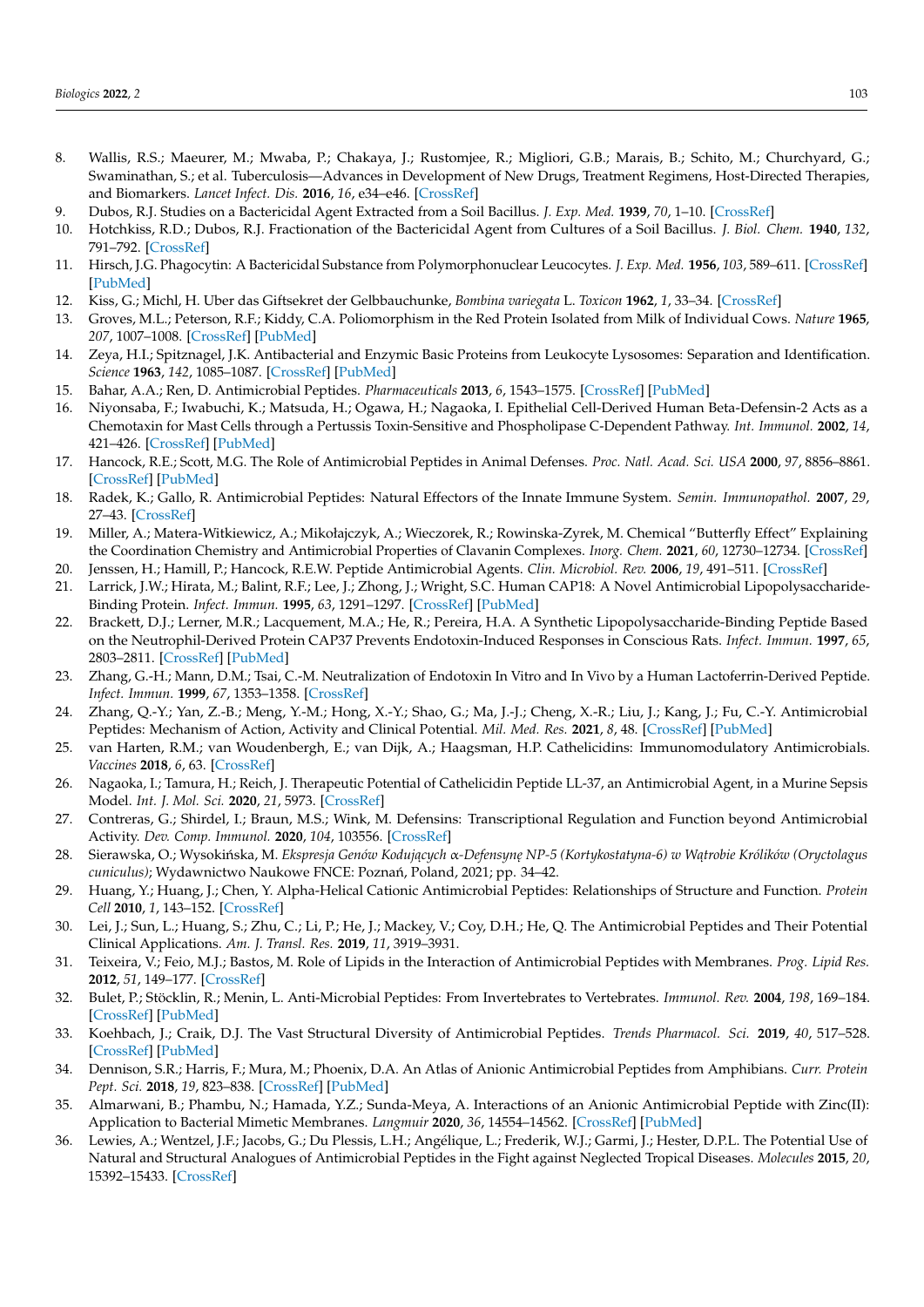- <span id="page-12-0"></span>37. Loeffler, J.M.; Nelson, D.; Fischetti, V.A. Rapid Killing of Streptococcus Pneumoniae with a Bacteriophage Cell Wall Hydrolase. *Science* **2001**, *294*, 2170–2172. [\[CrossRef\]](http://doi.org/10.1126/science.1066869)
- <span id="page-12-1"></span>38. Wang, G. Post-Translational Modifications of Natural Antimicrobial Peptides and Strategies for Peptide Engineering. *Curr. Biotechnol.* **2012**, *1*, 72–79. [\[CrossRef\]](http://doi.org/10.2174/2211550111201010072)
- <span id="page-12-2"></span>39. Rozek, A.; Powers, J.-P.S.; Friedrich, C.L.; Hancock, R.E.W. Structure-Based Design of an Indolicidin Peptide Analogue with Increased Protease Stability. *Biochemistry* **2003**, *42*, 14130–14138. [\[CrossRef\]](http://doi.org/10.1021/bi035643g)
- <span id="page-12-3"></span>40. Yasin, B.; Pang, M.; Turner, J.S.; Cho, Y.; Dinh, N.N.; Waring, A.J.; Lehrer, R.I.; Wagar, E.A. Evaluation of the Inactivation of Infectious Herpes Simplex Virus by Host-Defense Peptides. *Eur. J. Clin. Microbiol. Infect. Dis.* **2000**, *19*, 187–194. [\[CrossRef\]](http://doi.org/10.1007/s100960050457)
- <span id="page-12-4"></span>41. Zhang, L.; Benz, R.; Hancock, R.E.W. Influence of Proline Residues on the Antibacterial and Synergistic Activities of α-Helical Peptides. *Biochemistry* **1999**, *38*, 8102–8111. [\[CrossRef\]](http://doi.org/10.1021/bi9904104)
- <span id="page-12-5"></span>42. Nell, M.J.; Tjabringa, G.S.; Wafelman, A.R.; Verrijk, R.; Hiemstra, P.S.; Drijfhout, J.W.; Grote, J.J. Development of Novel LL-37 Derived Antimicrobial Peptides with LPS and LTA Neutralizing and Antimicrobial Activities for Therapeutic Application. *Peptides* **2006**, *27*, 649–660. [\[CrossRef\]](http://doi.org/10.1016/j.peptides.2005.09.016) [\[PubMed\]](http://www.ncbi.nlm.nih.gov/pubmed/16274847)
- <span id="page-12-6"></span>43. Kim, J.-Y.; Park, S.-C.; Yoon, M.-Y.; Hahm, K.-S.; Park, Y. C-Terminal Amidation of PMAP-23: Translocation to the Inner Membrane of Gram-Negative Bacteria. *Amino Acids* **2011**, *40*, 183–195. [\[CrossRef\]](http://doi.org/10.1007/s00726-010-0632-1) [\[PubMed\]](http://www.ncbi.nlm.nih.gov/pubmed/20512598)
- <span id="page-12-7"></span>44. Berthold, N.; Czihal, P.; Fritsche, S.; Sauer, U.; Schiffer, G.; Knappe, D.; Alber, G.; Hoffmann, R. Novel Apidaecin 1b Analogs with Superior Serum Stabilities for Treatment of Infections by Gram-Negative Pathogens. *Antimicrob. Agents Chemother.* **2013**, *57*, 402–409. [\[CrossRef\]](http://doi.org/10.1128/AAC.01923-12) [\[PubMed\]](http://www.ncbi.nlm.nih.gov/pubmed/23114765)
- <span id="page-12-8"></span>45. Grassi, L.; Maisetta, G.; Esin, S.; Batoni, G. Combination Strategies to Enhance the Efficacy of Antimicrobial Peptides against Bacterial Biofilms. *Front. Microbiol.* **2017**, *8*, 2409. [\[CrossRef\]](http://doi.org/10.3389/fmicb.2017.02409) [\[PubMed\]](http://www.ncbi.nlm.nih.gov/pubmed/29375486)
- <span id="page-12-9"></span>46. Almaaytah, A.; Qaoud, M.T.; Abualhaijaa, A.; Al-Balas, Q.; Alzoubi, K.H. Hybridization and Antibiotic Synergism as a Tool for Reducing the Cytotoxicity of Antimicrobial Peptides. *Infect. Drug Resist.* **2018**, *11*, 835–847. [\[CrossRef\]](http://doi.org/10.2147/IDR.S166236)
- <span id="page-12-10"></span>47. Fox, M.A.; Thwaite, J.E.; Ulaeto, D.O.; Atkins, T.P.; Atkins, H.S. Design and Characterization of Novel Hybrid Antimicrobial Peptides Based on Cecropin A, LL-37 and Magainin II. *Peptides* **2012**, *33*, 197–205. [\[CrossRef\]](http://doi.org/10.1016/j.peptides.2012.01.013)
- <span id="page-12-11"></span>48. Zhang, C.; Yang, M. The Role and Potential Application of Antimicrobial Peptides in Autoimmune Diseases. *Front. Immunol.* **2020**, *11*, 859. [\[CrossRef\]](http://doi.org/10.3389/fimmu.2020.00859)
- <span id="page-12-14"></span>49. Tsai, Y.-W.; Dong, J.-L.; Jian, Y.-J.; Fu, S.-H.; Chien, M.-W.; Liu, Y.-W.; Hsu, C.-Y.; Sytwu, H.-K. Gut Microbiota-Modulated Metabolomic Profiling Shapes the Etiology and Pathogenesis of Autoimmune Diseases. *Microorganisms* **2021**, *9*, 1930. [\[CrossRef\]](http://doi.org/10.3390/microorganisms9091930)
- <span id="page-12-12"></span>50. Jayasimhan, A.; Mariño, E. Dietary SCFAs, IL-22, and GFAP: The Three Musketeers in the Gut–Neuro–Immune Network in Type 1 Diabetes. *Front. Immunol.* **2019**, *10*, 2429. [\[CrossRef\]](http://doi.org/10.3389/fimmu.2019.02429)
- <span id="page-12-13"></span>51. Shakil, A.; Church, R.J.; Rao, S.S. Gastrointestinal Complications of Diabetes. *Am. Fam. Physician* **2008**, *77*, 1697–1702.
- <span id="page-12-15"></span>52. Sun, J.; Furio, L.; Mecheri, R.; van der Does, A.M.; Lundeberg, E.; Saveanu, L.; Chen, Y.; van Endert, P.; Agerberth, B.; Diana, J. Pancreatic β-Cells Limit Autoimmune Diabetes via an Immunoregulatory Antimicrobial Peptide Expressed under the Influence of the Gut Microbiota. *Immunity* **2015**, *43*, 304–317. [\[CrossRef\]](http://doi.org/10.1016/j.immuni.2015.07.013) [\[PubMed\]](http://www.ncbi.nlm.nih.gov/pubmed/26253786)
- <span id="page-12-16"></span>53. Pound, L.D.; Patrick, C.; Eberhard, C.E.; Mottawea, W.; Wang, G.-S.; Abujamel, T.; Vandenbeek, R.; Stintzi, A.; Scott, F.W. Cathelicidin Antimicrobial Peptide: A Novel Regulator of Islet Function, Islet Regeneration, and Selected Gut Bacteria. *Diabetes* **2015**, *64*, 4135–4147. [\[CrossRef\]](http://doi.org/10.2337/db15-0788) [\[PubMed\]](http://www.ncbi.nlm.nih.gov/pubmed/26370175)
- <span id="page-12-17"></span>54. Miani, M.; Le Naour, J.; Waeckel-Enée, E.; Verma, S.C.; Straube, M.; Emond, P.; Ryffel, B.; van Endert, P.; Sokol, H.; Diana, J. Gut Microbiota-Stimulated Innate Lymphoid Cells Support β-Defensin 14 Expression in Pancreatic Endocrine Cells, Preventing Autoimmune Diabetes. *Cell Metab.* **2018**, *28*, 557–572.e6. [\[CrossRef\]](http://doi.org/10.1016/j.cmet.2018.06.012) [\[PubMed\]](http://www.ncbi.nlm.nih.gov/pubmed/30017352)
- <span id="page-12-18"></span>55. Coughlan, K.A.; Valentine, R.J.; Ruderman, N.B.; Saha, A.K. AMPK Activation: A Therapeutic Target for Type 2 Diabetes? *Diabetes Metab. Syndr. Obes. Targets Ther.* **2014**, *7*, 241–253. [\[CrossRef\]](http://doi.org/10.2147/DMSO.S43731)
- <span id="page-12-19"></span>56. Zainab, A.J.A.A.; Ashish, N.; Ragnath, V. Salivary Levels of Antimicrobial Peptides in Chronic Periodontitis Patients with Type 2 Diabetes. *J. Int. Acad. Periodontol.* **2019**, *21*, 36–44.
- <span id="page-12-20"></span>57. Soltaninejad, H.; Zare-Zardini, H.; Ordooei, M.; Ghelmani, Y.; Ghadiri-Anari, A.; Mojahedi, S.; Hamidieh, A.A. Antimicrobial Peptides from Amphibian Innate Immune System as Potent Antidiabetic Agents: A Literature Review and Bioinformatics Analysis. *J. Diabetes Res.* **2021**, *2021*, e2894722. [\[CrossRef\]](http://doi.org/10.1155/2021/2894722)
- <span id="page-12-21"></span>58. Musale, V.; Moffett, R.C.; Owolabi, B.; Conlon, J.M.; Flatt, P.R.; Abdel-Wahab, Y.H.A. Mechanisms of Action of the Antidiabetic Peptide [S4K]CPF-AM1 in Db/Db Mice. *J. Mol. Endocrinol.* **2021**, *66*, 115–128. [\[CrossRef\]](http://doi.org/10.1530/JME-20-0152)
- <span id="page-12-22"></span>59. Ramadhan, A.H.; Nawas, T.; Zhang, X.; Pembe, W.M.; Xia, W.; Xu, Y. Purification and Identification of a Novel Antidiabetic Peptide from Chinese Giant Salamander (Andrias Davidianus) Protein Hydrolysate against α-Amylase and α-Glucosidase. *Int. J. Food Prop.* **2017**, *20*, S3360–S3372. [\[CrossRef\]](http://doi.org/10.1080/10942912.2017.1354885)
- <span id="page-12-23"></span>60. Rymkiewicz, E.; Sołdaj-Bukszyńska, K.; Kowalik, M.; Lis, B.; Dzida, G. Diabetic Foot Syndrome as an Interdisciplinary Problem. *J. Educ. Health Sport* **2017**, *7*, 576–582. [\[CrossRef\]](http://doi.org/10.5281/zenodo.886024)
- <span id="page-12-24"></span>61. Korzon-Burakowska, A. Zespół Stopy Cukrzycowej—Patogeneza i Praktyczne Aspekty Postępowania. *Forum Med. Rodz.* 2008, 2, 234–241.
- <span id="page-12-25"></span>62. HEARTS D: Diagnosis and Management of Type 2 Diabetes. Available online: [https://www.who.int/publications-detail](https://www.who.int/publications-detail-redirect/who-ucn-ncd-20.1)[redirect/who-ucn-ncd-20.1](https://www.who.int/publications-detail-redirect/who-ucn-ncd-20.1) (accessed on 18 December 2021).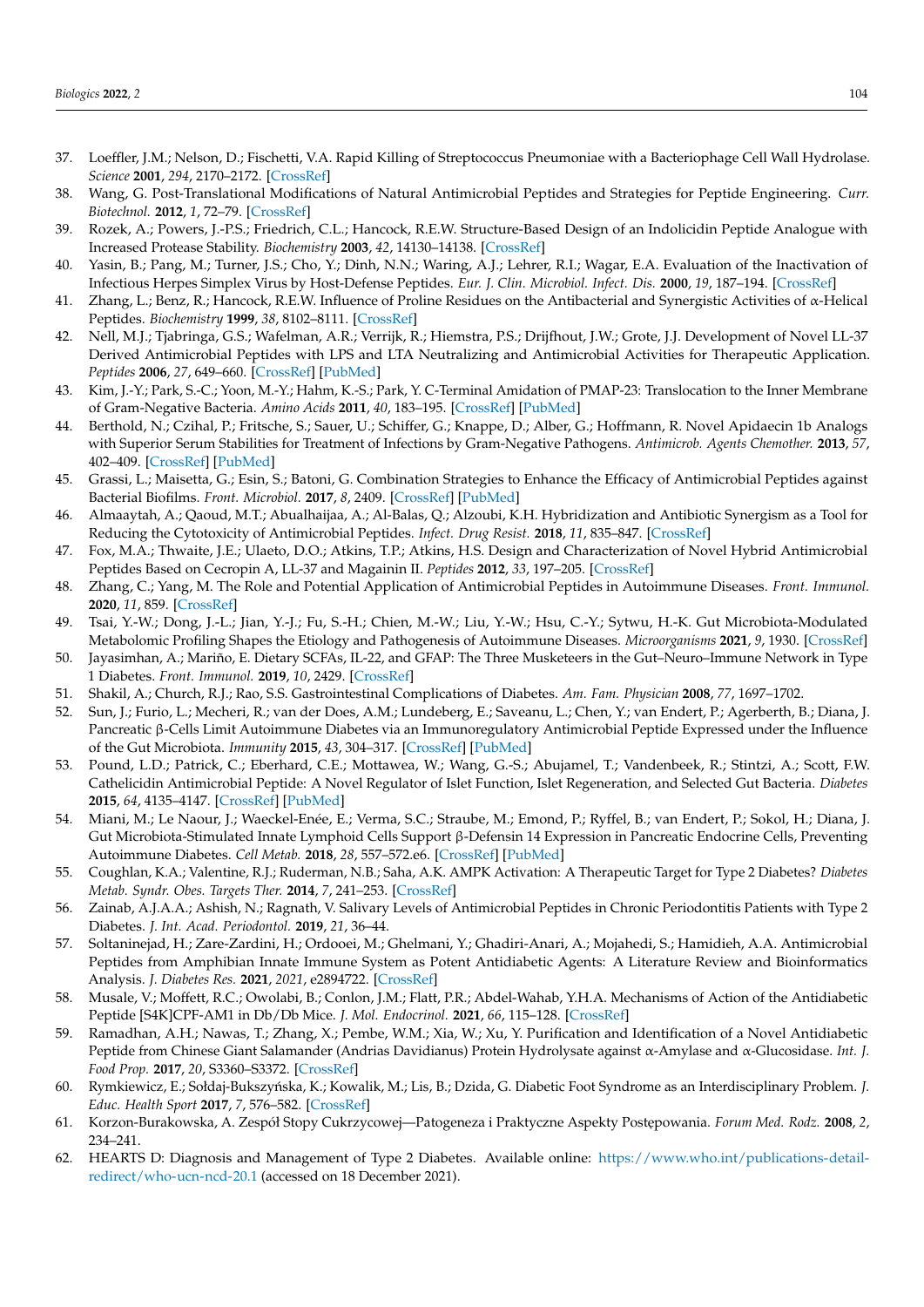- <span id="page-13-0"></span>63. Pitocco, D.; Spanu, T.; Di Leo, M.; Vitiello, R.; Rizzi, A.; Tartaglione, L.; Fiori, B.; Caputo, S.; Tinelli, G.; Zaccardi, F.; et al. Diabetic Foot Infections: A Comprehensive Overview. *Eur. Rev. Med. Pharmacol. Sci.* **2019**, *23*, 26–37. [\[CrossRef\]](http://doi.org/10.26355/eurrev_201904_17471) [\[PubMed\]](http://www.ncbi.nlm.nih.gov/pubmed/30977868)
- <span id="page-13-1"></span>64. Pletzer, D.; Hancock, R.E.W. Antibiofilm Peptides: Potential as Broad-Spectrum Agents. *J. Bacteriol.* **2016**, *198*, 2572–2578. [\[CrossRef\]](http://doi.org/10.1128/JB.00017-16) [\[PubMed\]](http://www.ncbi.nlm.nih.gov/pubmed/27068589)
- <span id="page-13-2"></span>65. Makowska, M.; Prahl, A.; Małuch, I. Charakterystyka peptydów przeciwdrobnoustrojowych oraz wpływ modyfikacji chemicznych na modulowanie ich aktywności biologicznej. Postępy Biochem. 2019, 65, 278–288. [\[CrossRef\]](http://doi.org/10.18388/pb.2019_280) [\[PubMed\]](http://www.ncbi.nlm.nih.gov/pubmed/31945282)
- <span id="page-13-3"></span>66. Batoni, G.; Maisetta, G.; Esin, S. Therapeutic Potential of Antimicrobial Peptides in Polymicrobial Biofilm-Associated Infections. *Int. J. Mol. Sci.* **2021**, *22*, 482. [\[CrossRef\]](http://doi.org/10.3390/ijms22020482)
- <span id="page-13-22"></span>67. Rogóz, W.; Rech, J.; Sypniewski, D.; Bednarek, I. Peptydy przeciwbakteryjne jako alternatywa dla tradycyjnej antybiotykoterapii. ˙ *Farm. Pol.* **2019**, *75*, 84–91. [\[CrossRef\]](http://doi.org/10.32383/farmpol/116297)
- <span id="page-13-8"></span>68. Zylowska, M.; Wyszynska, A.; Jagusztyn-Krynicka, E.K. Defensyny—Peptydy o aktywności przeciwbakteryjnej. Postępy Mikrobiol. **2011**, *50*, 223–234.
- <span id="page-13-5"></span>69. Gomes, A.; Teixeira, C.; Ferraz, R.; Prudêncio, C.; Gomes, P. Wound-Healing Peptides for Treatment of Chronic Diabetic Foot Ulcers and Other Infected Skin Injuries. *Molecules* **2017**, *22*, 1743. [\[CrossRef\]](http://doi.org/10.3390/molecules22101743)
- 70. Rodríguez-Rojas, A.; Nath, A.; El Shazely, B.; Santi, G.; Kim, J.J.; Weise, C.; Kuropka, B.; Rolff, J. Antimicrobial Peptide Induced-Stress Renders Staphylococcus Aureus Susceptible to Toxic Nucleoside Analogs. *Front. Immunol.* **2020**, *11*, 1686. [\[CrossRef\]](http://doi.org/10.3389/fimmu.2020.01686)
- 71. Gutsmann, T.; Razquin-Olazarán, I.; Kowalski, I.; Kaconis, Y.; Howe, J.; Bartels, R.; Hornef, M.; Schürholz, T.; Rössle, M.; Sanchez-Gómez, S.; et al. New Antiseptic Peptides to Protect against Endotoxin-Mediated Shock. *Antimicrob. Agents Chemother.* **2010**, *54*, 3817–3824. [\[CrossRef\]](http://doi.org/10.1128/AAC.00534-10)
- 72. Oliva, R.; Chino, M.; Pane, K.; Pistorio, V.; De Santis, A.; Pizzo, E.; D'Errico, G.; Pavone, V.; Lombardi, A.; Del Vecchio, P.; et al. Exploring the Role of Unnatural Amino Acids in Antimicrobial Peptides. *Sci. Rep.* **2018**, *8*, 8888. [\[CrossRef\]](http://doi.org/10.1038/s41598-018-27231-5)
- 73. Patrulea, V.; Borchard, G.; Jordan, O. An Update on Antimicrobial Peptides (AMPs) and Their Delivery Strategies for Wound Infections. *Pharmaceutics* **2020**, *12*, 840. [\[CrossRef\]](http://doi.org/10.3390/pharmaceutics12090840)
- <span id="page-13-4"></span>74. Ye, Z.; Zhu, X.; Acosta, S.; Kumar, D.; Sang, T.; Aparicio, C. Self-Assembly Dynamics and Antimicrobial Activity of All L- and D-Amino Acid Enantiomers of a Designer Peptide. *Nanoscale* **2018**, *11*, 266–275. [\[CrossRef\]](http://doi.org/10.1039/C8NR07334A) [\[PubMed\]](http://www.ncbi.nlm.nih.gov/pubmed/30534763)
- <span id="page-13-6"></span>75. Gonzalez-Curiel, I.; Trujillo, V.; Montoya-Rosales, A.; Rincon, K.; Rivas-Calderon, B.; DeHaro-Acosta, J.; Marin-Luevano, P.; Lozano-Lopez, D.; Enciso-Moreno, J.A.; Rivas-Santiago, B. 1,25-Dihydroxyvitamin D3 Induces LL-37 and HBD-2 Production in Keratinocytes from Diabetic Foot Ulcers Promoting Wound Healing: An in Vitro Model. *PLoS ONE* **2014**, *9*, e111355. [\[CrossRef\]](http://doi.org/10.1371/journal.pone.0111355) [\[PubMed\]](http://www.ncbi.nlm.nih.gov/pubmed/25337708)
- <span id="page-13-7"></span>76. Petkovic, M.; Mouritzen, M.V.; Mojsoska, B.; Jenssen, H. Immunomodulatory Properties of Host Defence Peptides in Skin Wound Healing. *Biomolecules* **2021**, *11*, 952. [\[CrossRef\]](http://doi.org/10.3390/biom11070952)
- <span id="page-13-9"></span>77. Kim, D.J.; Lee, Y.W.; Park, M.K.; Shin, J.R.; Lim, K.J.; Cho, J.H.; Kim, S.C. Efficacy of the Designer Antimicrobial Peptide SHAP1 in Wound Healing and Wound Infection. *Amino Acids* **2014**, *46*, 2333–2343. [\[CrossRef\]](http://doi.org/10.1007/s00726-014-1804-1) [\[PubMed\]](http://www.ncbi.nlm.nih.gov/pubmed/24952727)
- <span id="page-13-10"></span>78. Pfalzgraff, A.; Heinbockel, L.; Su, Q.; Gutsmann, T.; Brandenburg, K.; Weindl, G. Synthetic Antimicrobial and LPS-Neutralising Peptides Suppress Inflammatory and Immune Responses in Skin Cells and Promote Keratinocyte Migration. *Sci. Rep.* **2016**, *6*, 31577. [\[CrossRef\]](http://doi.org/10.1038/srep31577) [\[PubMed\]](http://www.ncbi.nlm.nih.gov/pubmed/27509895)
- <span id="page-13-11"></span>79. Gomes, D.; Santos, R.; Soares, R.S.; Reis, S.; Carvalho, S.; Rego, P.; Peleteiro, M.C.; Tavares, L.; Oliveira, M. Pexiganan in Combination with Nisin to Control Polymicrobial Diabetic Foot Infections. *Antibiotics* **2020**, *9*, 128. [\[CrossRef\]](http://doi.org/10.3390/antibiotics9030128)
- <span id="page-13-12"></span>80. Luo, G.; Sun, Y.; Zhang, J.; Xu, Z.; Lu, W.; Wang, H.; Zhang, Y.; Li, H.; Mao, Z.; Ye, S.; et al. Nanodefensin-Encased Hydrogel with Dual Bactericidal and pro-Regenerative Functions for Advanced Wound Therapy. *Theranostics* **2021**, *11*, 3642–3660. [\[CrossRef\]](http://doi.org/10.7150/thno.53089)
- <span id="page-13-13"></span>81. Lin, Z.; Wu, T.; Wang, W.; Li, B.; Wang, M.; Chen, L.; Xia, H.; Zhang, T. Biofunctions of Antimicrobial Peptide-Conjugated Alginate/Hyaluronic Acid/Collagen Wound Dressings Promote Wound Healing of a Mixed-Bacteria-Infected Wound. *Int. J. Biol. Macromol.* **2019**, *140*, 330–342. [\[CrossRef\]](http://doi.org/10.1016/j.ijbiomac.2019.08.087)
- <span id="page-13-14"></span>82. Arranz-Trullén, J.; Lu, L.; Pulido, D.; Bhakta, S.; Boix, E. Host Antimicrobial Peptides: The Promise of New Treatment Strategies against Tuberculosis. *Front. Immunol.* **2017**, *8*, 1499. [\[CrossRef\]](http://doi.org/10.3389/fimmu.2017.01499)
- <span id="page-13-15"></span>83. World Health Organization. *Global Tuberculosis Report 2016*; World Health Organization: Geneva, Switzerland, 2016; ISBN 978-92-4-156539-4.
- <span id="page-13-16"></span>84. Silva, J.P.; Appelberg, R.; Gama, F.M. Antimicrobial Peptides as Novel Anti-Tuberculosis Therapeutics. *Biotechnol. Adv.* **2016**, *34*, 924–940. [\[CrossRef\]](http://doi.org/10.1016/j.biotechadv.2016.05.007) [\[PubMed\]](http://www.ncbi.nlm.nih.gov/pubmed/27235189)
- <span id="page-13-17"></span>85. Kumar, P.; Kizhakkedathu, J.N.; Straus, S.K. Antimicrobial Peptides: Diversity, Mechanism of Action and Strategies to Improve the Activity and Biocompatibility In Vivo. *Biomolecules* **2018**, *8*, 4. [\[CrossRef\]](http://doi.org/10.3390/biom8010004) [\[PubMed\]](http://www.ncbi.nlm.nih.gov/pubmed/29351202)
- <span id="page-13-18"></span>86. McGrath, M.; Gey van Pittius, N.C.; van Helden, P.D.; Warren, R.M.; Warner, D.F. Mutation Rate and the Emergence of Drug Resistance in Mycobacterium Tuberculosis. *J. Antimicrob. Chemother.* **2014**, *69*, 292–302. [\[CrossRef\]](http://doi.org/10.1093/jac/dkt364) [\[PubMed\]](http://www.ncbi.nlm.nih.gov/pubmed/24072169)
- <span id="page-13-19"></span>87. Gröschel, M.I.; Sayes, F.; Simeone, R.; Majlessi, L.; Brosch, R. ESX Secretion Systems: Mycobacterial Evolution to Counter Host Immunity. *Nat. Rev. Microbiol.* **2016**, *14*, 677–691. [\[CrossRef\]](http://doi.org/10.1038/nrmicro.2016.131)
- <span id="page-13-20"></span>88. Pezzella, A.T. History of Pulmonary Tuberculosis. *Thorac. Surg. Clin.* **2019**, *29*, 1–17. [\[CrossRef\]](http://doi.org/10.1016/j.thorsurg.2018.09.002)
- <span id="page-13-21"></span>89. Eldholm, V.; Balloux, F. Antimicrobial Resistance in Mycobacterium Tuberculosis: The Odd One Out. *Trends Microbiol.* **2016**, *24*, 637–648. [\[CrossRef\]](http://doi.org/10.1016/j.tim.2016.03.007)